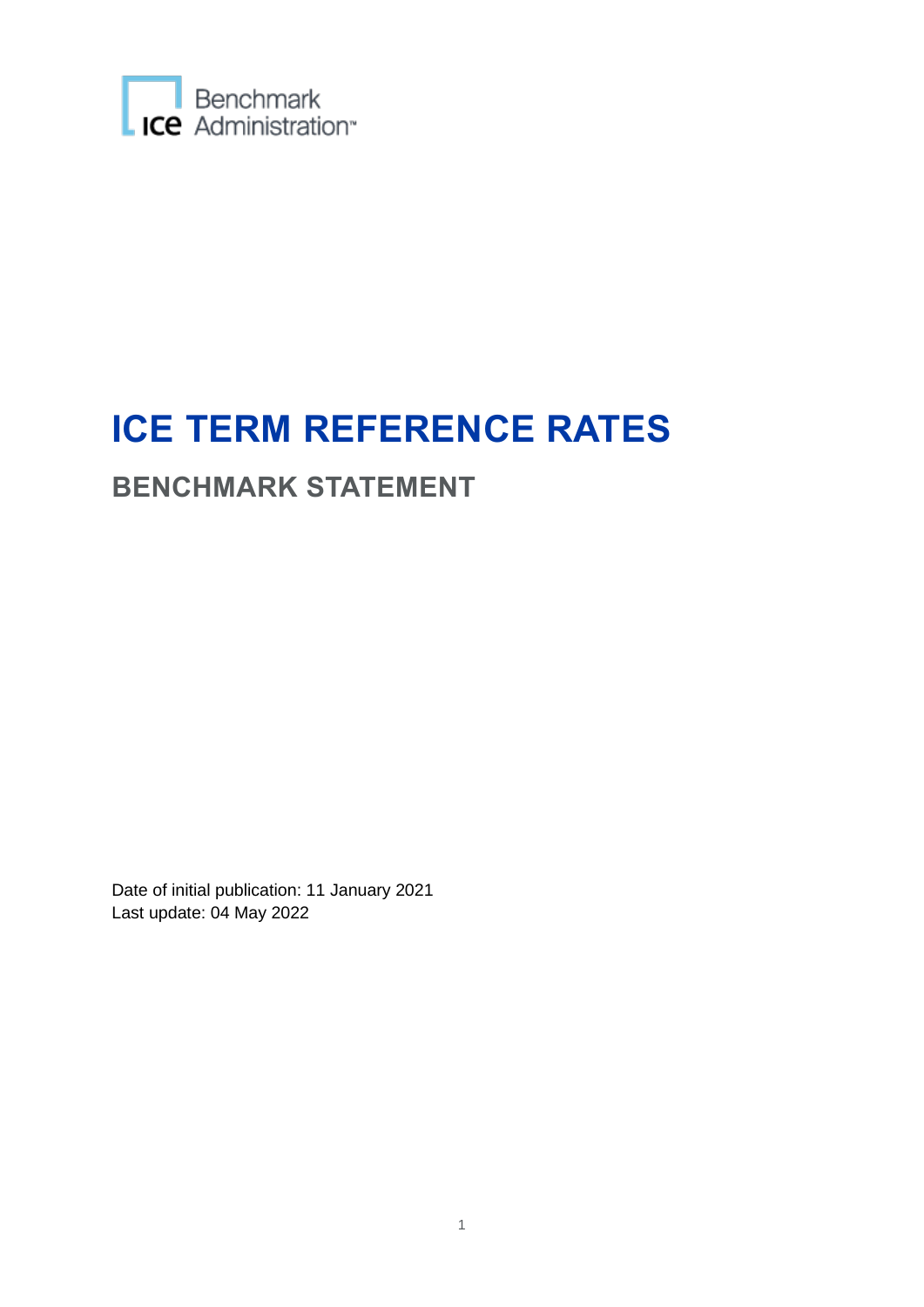

### *1. INTRODUCTION*

This Benchmark Statement is published by IBA in compliance with Article 27 of the UK Benchmarks Regulation (BMR) and the associated<sup>1</sup> binding EU Technical Standards (BTS).

The ICE Term Reference Rates (ICE TRR) are designed to measure average expected (i.e. forwardlooking) rates over specified tenor periods for certain Risk Free Rates (RFRs). Currently these are the ICE Term SONIA Reference Rate (ICE TSRR) for SONIA and the ICE Term SOFR Reference Rate (ICE Term SOFR) for SOFR.

Each ICE TRR setting is calculated using eligible prices and volumes for specified interest rate derivative products linked to the relevant RFR; the data is provided by trading venues in accordance with a Waterfall Methodology.

IBA tested the ICE TSRR using a Beta methodology from June 2020<sup>2</sup> in line with the UK Working Group on Sterling Risk-Free Reference Rates' [priority roadmap for 2020](https://www.bankofengland.co.uk/-/media/boe/files/markets/benchmarks/rfr/rfrwgs-2020-priorities-and-milestones.pdf)<sup>3</sup>. IBA launched the ICE TSRR in January 2021 as a benchmark that can be referenced in financial contracts.

IBA tested the ICE Term SOFR using a Beta methodology from December 2021. IBA launched the ICE Term SOFR rates in March 2022 as a benchmark that can be referenced in financial contracts.

Capitalised Terms used but not defined in this Benchmark Statement have the meanings given to them in the methodology used to calculate and determine the published values for the ICE TRR.

<sup>1</sup> Commission Delegated Regulation (EU) 2018/1643 specifying further the contents of, and cases where updates are required to, the benchmark statement to be published by the administrator of a benchmark <sup>2</sup> <https://www.theice.com/iba/risk-free-rates#ftn1>

<sup>3</sup> <https://www.bankofengland.co.uk/-/media/boe/files/markets/benchmarks/rfr/rfr-working-group-roadmap.pdf>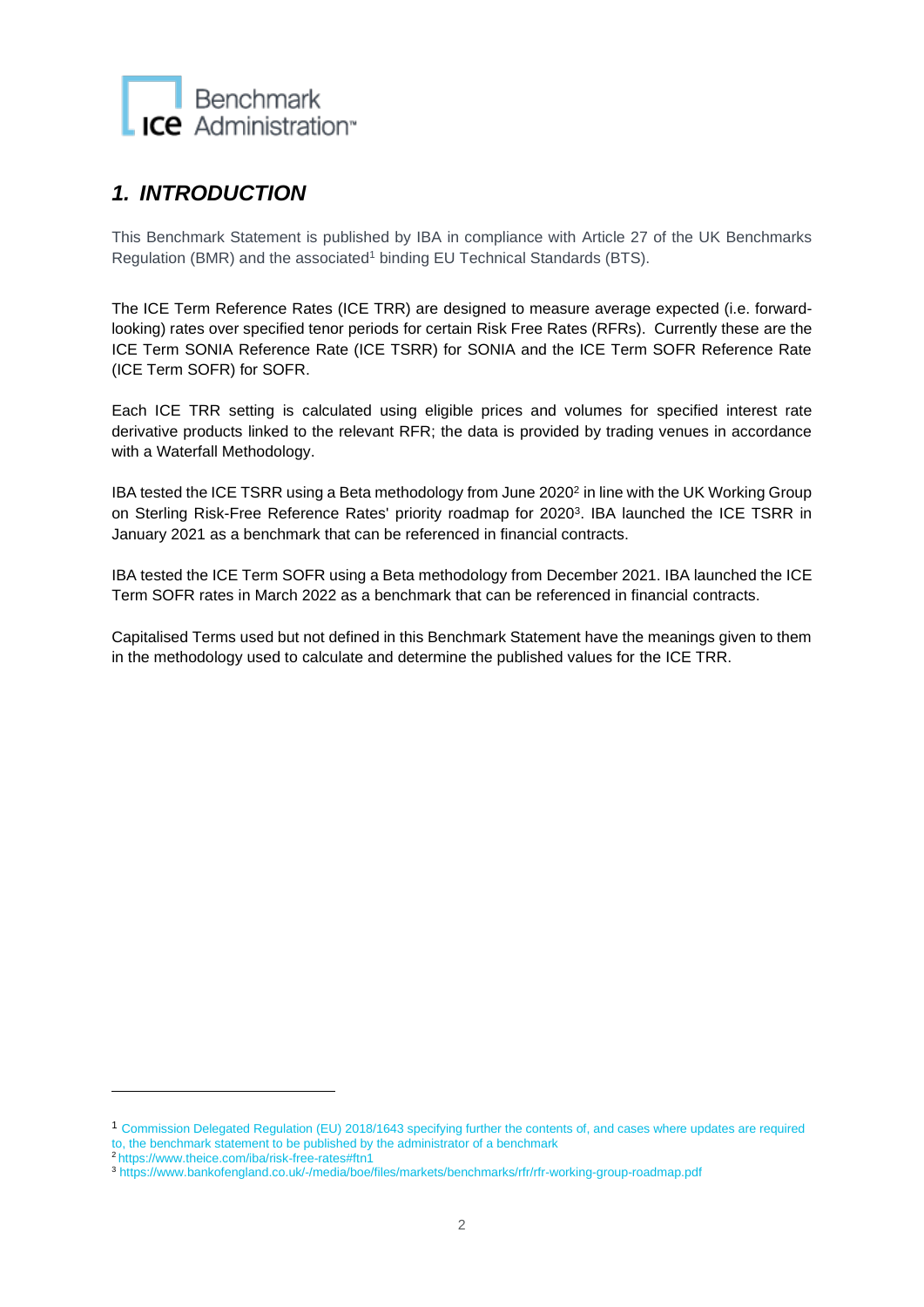## *2. RESPONSES TO BMR/RTS REQUIREMENTS*

| <b>BMR/BTS</b><br>#          | <b>BMR / BTS requirement</b>                                                                                                                                                                                                                                                                                                                                                                                                        | <b>IBA's Response</b>                                                                                                                                                                                                                                                                                                                                                                                                                                                                                                                                                                                                                                                                    |
|------------------------------|-------------------------------------------------------------------------------------------------------------------------------------------------------------------------------------------------------------------------------------------------------------------------------------------------------------------------------------------------------------------------------------------------------------------------------------|------------------------------------------------------------------------------------------------------------------------------------------------------------------------------------------------------------------------------------------------------------------------------------------------------------------------------------------------------------------------------------------------------------------------------------------------------------------------------------------------------------------------------------------------------------------------------------------------------------------------------------------------------------------------------------------|
|                              | <b>BMR Article 27 - Benchmark statement</b>                                                                                                                                                                                                                                                                                                                                                                                         |                                                                                                                                                                                                                                                                                                                                                                                                                                                                                                                                                                                                                                                                                          |
| <b>BMR</b><br>Art $27(1)(a)$ | The benchmark statement shall:<br>(a) clearly and unambiguously<br>define the market or economic<br>reality measured by the<br>benchmark and the circumstances<br>in which such measurement may<br>become unreliable;                                                                                                                                                                                                               | Economic reality:<br>The ICE Term Reference Rates (ICE TRR) are designed to<br>measure average expected (i.e. forward-looking) rates over<br>specified tenor periods (1, 3, 6 and 12 months) for certain Risk Free<br>Rates (RFRs). Currently these are the ICE Term SONIA Reference<br>Rate (ICE TSRR) for SONIA and the ICE Term SOFR Reference<br>Rate (ICE Term SOFR) for SOFR.<br>Circumstances in which such measurement may become<br>unreliable:<br>Where the liquidity of the underlying market becomes insufficient to<br>ensure the integrity and reliability of the benchmark determination,<br>IBA would lack sufficient input data to determine the ICE TRR<br>benchmarks. |
| <b>BMR</b><br>Art $27(1)(b)$ | The benchmark statement shall:<br>(b) lay down technical<br>specifications that clearly and<br>unambiguously identify the<br>elements of the calculation of the<br>benchmark in relation to which<br>discretion may be exercised, the<br>criteria applicable to the exercise<br>of such discretion and the position<br>of the persons that can exercise<br>discretion, and how such<br>discretion may be subsequently<br>evaluated; | No expert judgement or discretion is exercised by IBA in the<br>calculation of the ICE TRR.                                                                                                                                                                                                                                                                                                                                                                                                                                                                                                                                                                                              |
| <b>BMR</b><br>Art $27(1)(c)$ | The benchmark statement shall:<br>(c) provide notice of the possibility<br>that factors, including external<br>factors beyond the control of the<br>administrator, may necessitate<br>changes to, or the cessation of,<br>the benchmark; and                                                                                                                                                                                        | (see Art $27(1)(a)$ )<br>Various factors, including external factors beyond the control of IBA,<br>may necessitate changes to, or the cessation of, one or more of the<br>ICE TRR settings.<br>IBA typically designs evolutionary enhancements to benchmarks<br>and it is important for IBA to gain feedback on proposed changes<br>where they are material to the benchmark.<br>IBA therefore consults publicly from time to time on proposed<br>material changes in relation to IBA benchmarks.                                                                                                                                                                                        |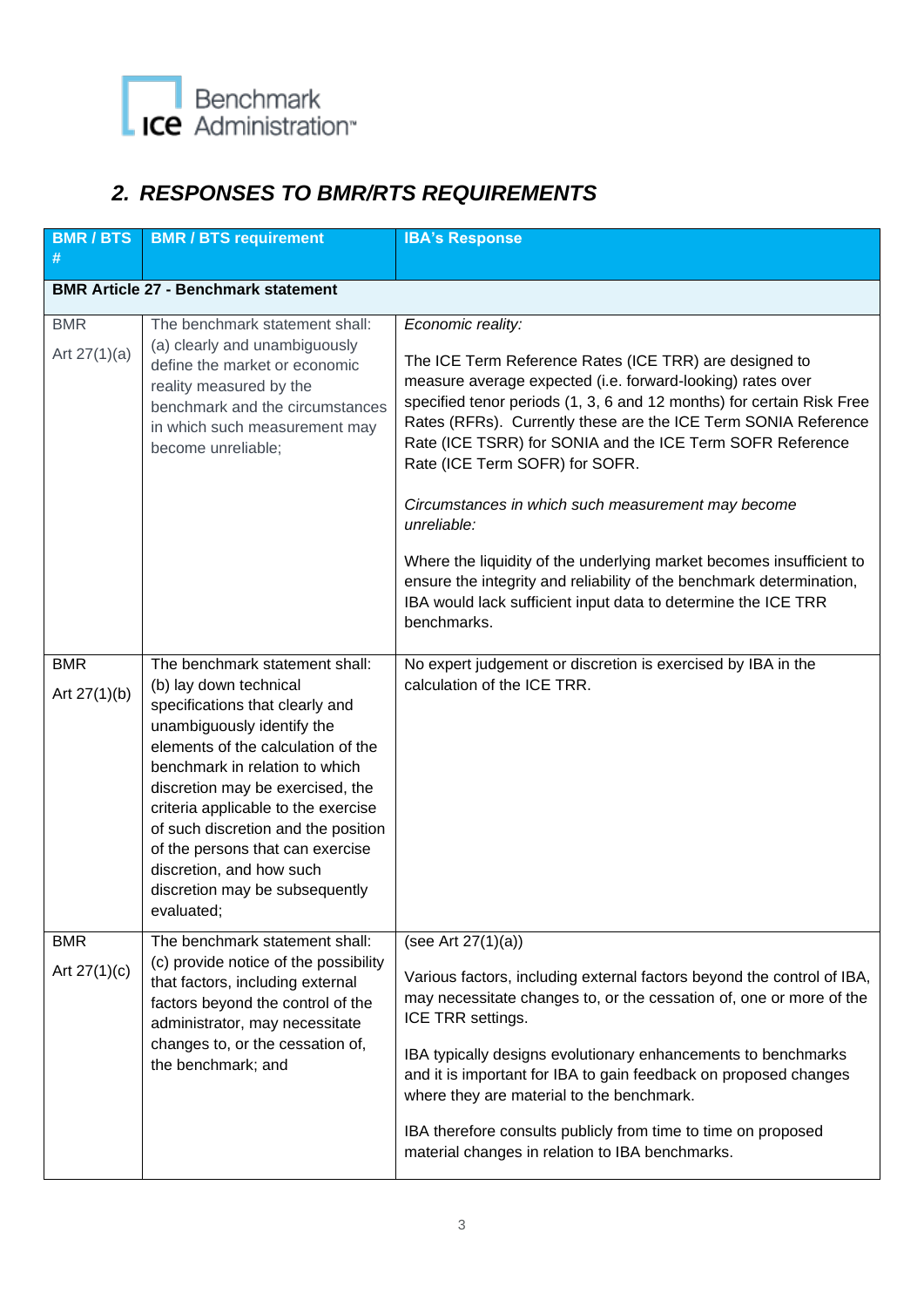

| <b>BMR/BTS</b><br>#          | <b>BMR / BTS requirement</b>                                                                                                       | <b>IBA's Response</b>                                                                                                                                                                                                                                                                                                                                                                 |
|------------------------------|------------------------------------------------------------------------------------------------------------------------------------|---------------------------------------------------------------------------------------------------------------------------------------------------------------------------------------------------------------------------------------------------------------------------------------------------------------------------------------------------------------------------------------|
|                              |                                                                                                                                    | IBA's Consultation Policy outlines the considerations that inform<br>public consultations and the steps that IBA takes when seeking<br>feedback on material proposals.                                                                                                                                                                                                                |
|                              |                                                                                                                                    | The steps in the Consultation Policy would be followed if IBA<br>proposed to make a material change to the ICE TRR or to cease<br>producing the benchmarks. A cessation of the benchmarks might<br>be because IBA was not able to continue to produce the benchmark<br>or because there was a fundamental change in the underlying<br>interest that the benchmark seeks to represent. |
| <b>BMR</b><br>Art $27(1)(d)$ | The benchmark statement shall:<br>(d) advise users that changes to,<br>or the cessation of, the<br>benchmark may have an impact    | Changes to the ICE TRR, or the cessation of the benchmarks, may<br>have an impact on the financial contracts, or on financial<br>instruments that reference the benchmark or on the measurement<br>of the performance of investment funds.                                                                                                                                            |
|                              | upon the financial contracts and<br>financial instruments that<br>reference the benchmark or the<br>measurement of the performance | The steps in the Consultation Policy would be followed if IBA<br>proposed to make a material change to the ICE TRR or to cease<br>producing the benchmarks.                                                                                                                                                                                                                           |
|                              | of investment funds.                                                                                                               | Any change or cessation would be made in accordance with the<br><b>ICE TRR Changes and Cessation Policy.</b>                                                                                                                                                                                                                                                                          |
|                              |                                                                                                                                    | A cessation of the benchmarks might occur because IBA was not<br>able to continue to produce the benchmark on a representative<br>basis or there was a fundamental change in the underlying interest<br>that the benchmark seeks to represent.                                                                                                                                        |
|                              |                                                                                                                                    | The factors that would be considered in the context of the cessation<br>of a benchmark are as follows:                                                                                                                                                                                                                                                                                |
|                              |                                                                                                                                    | The timing of cessation;                                                                                                                                                                                                                                                                                                                                                              |
|                              |                                                                                                                                    | How much notice should be given;                                                                                                                                                                                                                                                                                                                                                      |
|                              |                                                                                                                                    | Whether any transitional measures should or could be<br>implemented;                                                                                                                                                                                                                                                                                                                  |
|                              |                                                                                                                                    | Stakeholder engagement; and                                                                                                                                                                                                                                                                                                                                                           |
|                              |                                                                                                                                    | Identification of possible alternative benchmarks and<br>$\bullet$<br>migration thereto.                                                                                                                                                                                                                                                                                              |
|                              |                                                                                                                                    | The responsibilities of the ICE Swap Rate and Term Reference<br>Rates Oversight Committee include reviewing and approving<br>procedures for cessation of the benchmark, including any<br>consultation about a cessation.                                                                                                                                                              |
|                              |                                                                                                                                    | If cessation of one of more of the ICE TRR were under<br>consideration, IBA would engage closely with the relevant<br>stakeholders, including:                                                                                                                                                                                                                                        |
|                              |                                                                                                                                    | The FCA and any other relevant regulatory body;<br>$\bullet$                                                                                                                                                                                                                                                                                                                          |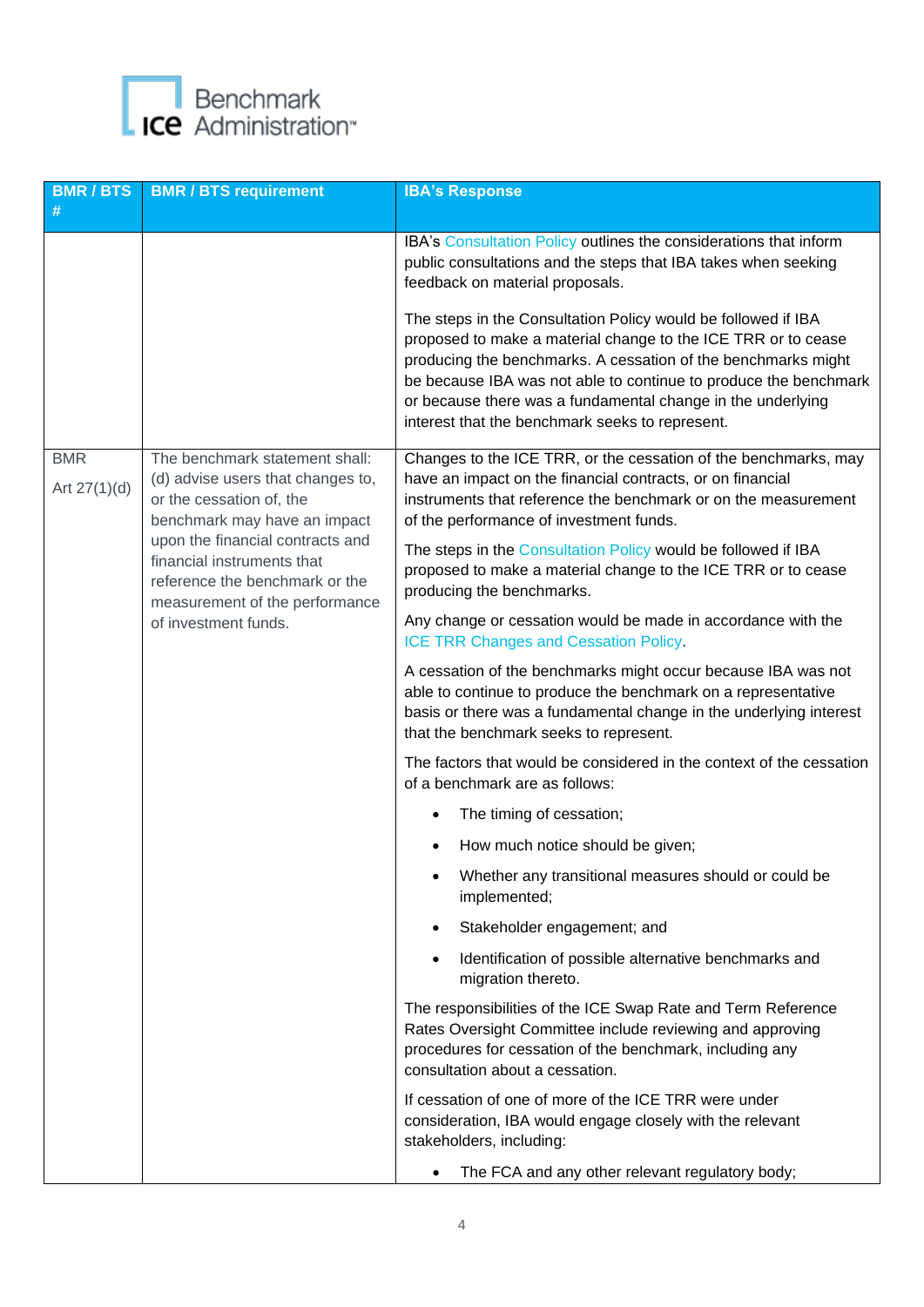

| <b>BMR/BTS</b><br>#          | <b>BMR / BTS requirement</b>                                                                                                                          | <b>IBA's Response</b>                                                                                                                                                                                                                                                                                                                                                                                      |
|------------------------------|-------------------------------------------------------------------------------------------------------------------------------------------------------|------------------------------------------------------------------------------------------------------------------------------------------------------------------------------------------------------------------------------------------------------------------------------------------------------------------------------------------------------------------------------------------------------------|
|                              |                                                                                                                                                       | Users of the benchmark - directly (for example, by email to<br>registered licensees and by conference calls where<br>appropriate), through any relevant association(s) and/or<br>through paid advertisements;<br>Providers of data for the benchmark;<br>Redistributors of the benchmark; and<br>The media.<br>IBA would also include relevant information and relevant contact<br>details on its website. |
| <b>BMR</b><br>Art $27(2)(a)$ | A benchmark statement shall<br>contain at least:<br>(a) the definitions for all key terms<br>relating to the benchmark                                | The methodology includes the key definitions.<br>See BMR Art 27(2)(c)                                                                                                                                                                                                                                                                                                                                      |
| <b>BMR</b>                   | A benchmark statement shall                                                                                                                           | Rationale:                                                                                                                                                                                                                                                                                                                                                                                                 |
| Art $27(2)(b)$               | contain at least:<br>(b) the rationale for adopting the<br>benchmark methodology and<br>procedures for the review and<br>approval of the methodology; | IBA adopted this methodology because it is based on eligible prices<br>and volumes for specified interest rate derivative products; the data<br>is provided by trading venues in accordance with a Waterfall<br>Methodology.                                                                                                                                                                               |
|                              |                                                                                                                                                       | Review and approval:                                                                                                                                                                                                                                                                                                                                                                                       |
|                              |                                                                                                                                                       | IBA's ICE Swap Rate and Term Reference Rates Oversight<br>Committee provides general oversight in respect of the operation of<br>the ICE TRR and the administration of the benchmarks.                                                                                                                                                                                                                     |
|                              |                                                                                                                                                       | The ICE Swap Rate and Term Reference Rates Oversight<br>Committee has an independent chairman and publicly available<br>minutes, membership and terms of reference. The composition and<br>disclosures of conflicts of interest can be found on the IBA website<br>along with IBA's processes for the selection, renewal and<br>replacement of Oversight Committee members.                                |
|                              |                                                                                                                                                       | The Oversight Committee holds at least four meetings each year<br>and public minutes of the Committee's meetings are published on<br>IBA's website.                                                                                                                                                                                                                                                        |
|                              |                                                                                                                                                       | The role of the ICE Swap Rate and Term Reference Rates<br>Oversight Committee in relation to the ICE TRR is to:                                                                                                                                                                                                                                                                                            |
|                              |                                                                                                                                                       | Assess, and where appropriate challenge, the decisions of<br>IBA with regards to the provision of the ICE TRR<br>benchmarks                                                                                                                                                                                                                                                                                |
|                              |                                                                                                                                                       | Address all recommendations on benchmark oversight to<br>the IBA Board, and                                                                                                                                                                                                                                                                                                                                |
|                              |                                                                                                                                                       | Record in its meeting minutes if the committee becomes<br>aware that the IBA Board has acted or intends to act                                                                                                                                                                                                                                                                                             |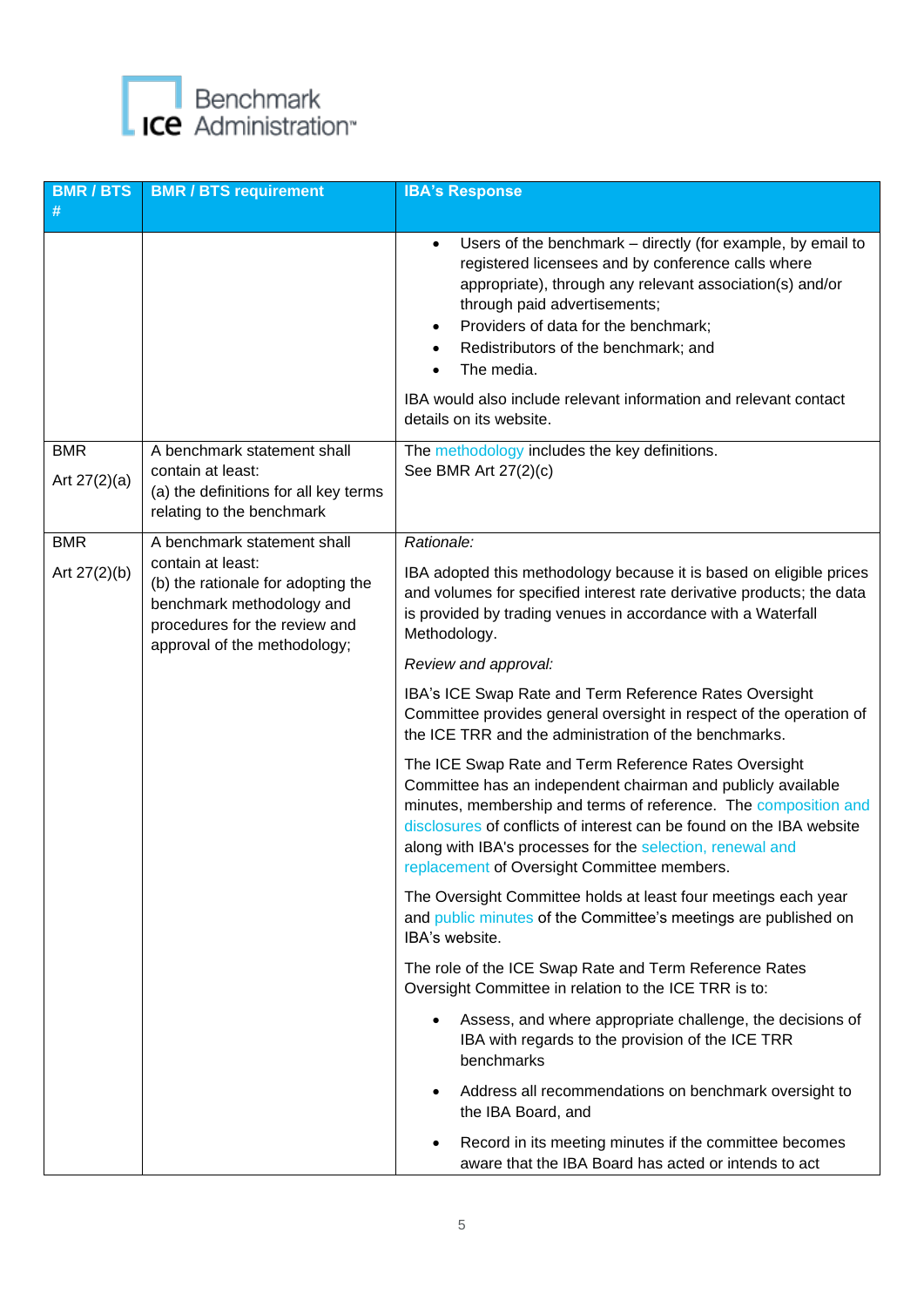

| <b>BMR/BTS</b> | <b>BMR / BTS requirement</b> | <b>IBA's Response</b>                                                                                                                                                                                                     |
|----------------|------------------------------|---------------------------------------------------------------------------------------------------------------------------------------------------------------------------------------------------------------------------|
| #              |                              |                                                                                                                                                                                                                           |
|                |                              | contrary to any recommendations resulting from a decision<br>of the committee.                                                                                                                                            |
|                |                              | The terms of reference of the Oversight Committee, which include<br>the responsibilities required by the BMR, include the following in<br>relation to the ICE TRR:                                                        |
|                |                              | Reviewing the definition and methodology of the ICE TRR<br>at least annually;                                                                                                                                             |
|                |                              | Overseeing any changes to the benchmarks' methodology<br>and requesting IBA to consult on proposed changes;                                                                                                               |
|                |                              | Overseeing IBA's control framework insofar as it affects the<br>benchmarks and the management and operation of the<br>benchmarks;                                                                                         |
|                |                              | Overseeing IBA's adherence to its published<br>methodologies, including calculation, refix and business<br>continuity policies insofar as they affect the benchmarks;                                                     |
|                |                              | Assessing internal and external audits or reviews insofar as<br>$\bullet$<br>they affect the benchmarks and monitoring the<br>implementation of identified remedial actions;                                              |
|                |                              | Reviewing and approving procedures for cessation of the<br>benchmarks, including any consultation about a cessation;                                                                                                      |
|                |                              | Monitoring the input data and contributors and the actions<br>of IBA in challenging or validating contributions of input<br>data;                                                                                         |
|                |                              | Reporting to the FCA any misconduct of which the<br>Oversight Committee becomes aware, including any<br>anomalous or suspicious input data;                                                                               |
|                |                              | Considering existing or potential conflicts of interest and<br>establishing whether they are material; and                                                                                                                |
|                |                              | Keeping the Committee's terms of reference under regular<br>review.                                                                                                                                                       |
|                |                              | The ICE TRR benchmark methodology is approved by the Board of<br>IBA. Independent external audits of IBA's compliance with the<br>benchmark methodology for the ICE TRR and with the BMR will be<br>carried out annually. |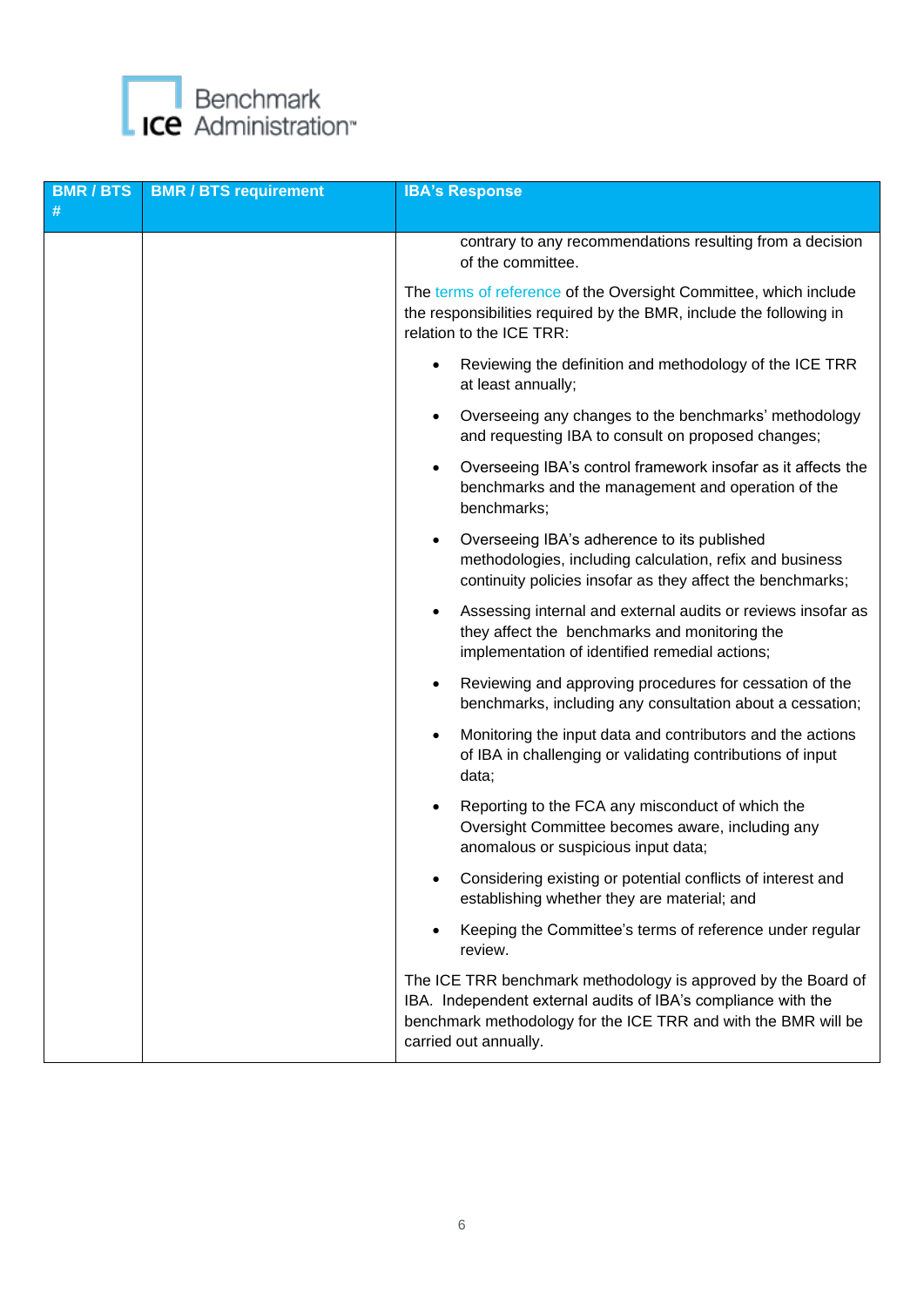

| <b>BMR/BTS</b><br># | <b>BMR / BTS requirement</b>                                                                                                                                                                                                                                                                                                                                                                                                                        | <b>IBA's Response</b>                                                                                                                                                                                                                                                                                                                                                                                                                         |
|---------------------|-----------------------------------------------------------------------------------------------------------------------------------------------------------------------------------------------------------------------------------------------------------------------------------------------------------------------------------------------------------------------------------------------------------------------------------------------------|-----------------------------------------------------------------------------------------------------------------------------------------------------------------------------------------------------------------------------------------------------------------------------------------------------------------------------------------------------------------------------------------------------------------------------------------------|
| <b>BMR</b>          | A benchmark statement shall<br>contain at least:<br>Art $27(2)(c)$<br>(c) the criteria and procedures<br>used to determine the benchmark,<br>including a description of the input<br>data, the priority given to different<br>types of input data, the minimum<br>data needed to determine a<br>benchmark, the use of any<br>models or methods of<br>extrapolation and any procedure<br>for rebalancing the constituents of<br>a benchmark's index; | IBA has designed the ICE TRR to measure average expected (i.e.<br>forward-looking) rates over specified tenor periods.                                                                                                                                                                                                                                                                                                                        |
|                     |                                                                                                                                                                                                                                                                                                                                                                                                                                                     | The Calculation Methodology <sup>4</sup> for the ICE TRR is a Waterfall as<br>follows:                                                                                                                                                                                                                                                                                                                                                        |
|                     |                                                                                                                                                                                                                                                                                                                                                                                                                                                     | The first level of the Waterfall uses eligible prices and volumes<br>$\bullet$<br>for specified interest rate derivative products provided by<br>trading venues.                                                                                                                                                                                                                                                                              |
|                     |                                                                                                                                                                                                                                                                                                                                                                                                                                                     | The second level of the Waterfall uses eligible dealer to client<br>$\bullet$<br>prices and volumes displayed electronically by trading venues<br>to derive the ICE TRR, if there is insufficient eligible input data<br>for a calculation in accordance with Level 1 of the Methodology.                                                                                                                                                     |
|                     |                                                                                                                                                                                                                                                                                                                                                                                                                                                     | The third level of the Waterfall for ICE Term SONIA uses<br>$\bullet$<br>executable SONIA-linked futures prices and volumes, displayed<br>electronically by trading venues. The intention is that this level<br>is used if there is insufficient eligible input data to calculate an<br>ICE TRR in accordance with the Methodology described above.<br>For ICE Term SOFR, the Level 3 data is ICE's SOFR-linked<br>futures settlement prices. |
|                     |                                                                                                                                                                                                                                                                                                                                                                                                                                                     | Note: The Waterfall for ICE Term SOFR does not currently use<br>Level 1 data. As market liquidity increases, IBA expects to also<br>use tradeable bid and offer prices and volumes for eligible<br>SOFR-linked interest rate swaps available on the central limit<br>order books of regulated, electronic trading venues to generate<br>ICE Term SOFR rates.                                                                                  |
|                     |                                                                                                                                                                                                                                                                                                                                                                                                                                                     | <b>Calculation steps</b>                                                                                                                                                                                                                                                                                                                                                                                                                      |
|                     |                                                                                                                                                                                                                                                                                                                                                                                                                                                     | The calculation of each ICE TRR involves the following steps:                                                                                                                                                                                                                                                                                                                                                                                 |
|                     |                                                                                                                                                                                                                                                                                                                                                                                                                                                     | <b>Waterfall Level 1</b>                                                                                                                                                                                                                                                                                                                                                                                                                      |
|                     |                                                                                                                                                                                                                                                                                                                                                                                                                                                     | 1. IBA collects tradeable bid and offer prices and volumes for<br>relevant, eligible overnight interest rate swaps referencing the<br>relevant RFR available on the central limit order books of<br>regulated, electronic trading venues in respect of a two-hour<br>window before the applicable ICE TRR calculation.                                                                                                                        |
|                     |                                                                                                                                                                                                                                                                                                                                                                                                                                                     | 2. The two-hour window is divided into 24 blocks of five minutes<br>each and a random snapshot time is selected for each of these<br>five-minute blocks (i.e. 24 snapshots).                                                                                                                                                                                                                                                                  |
|                     |                                                                                                                                                                                                                                                                                                                                                                                                                                                     | 3. A synthetic order book is created at each snapshot time by<br>combining and ranking (by price) the eligible bids and offers<br>from each trading venue. These prices (and the associated<br>volumes) are used to calculate the volume weighted bid (VWB)                                                                                                                                                                                   |

*<sup>4</sup>* https://www.theice.com/publicdocs/ICE\_TRR\_Calculation\_Methodology.pdf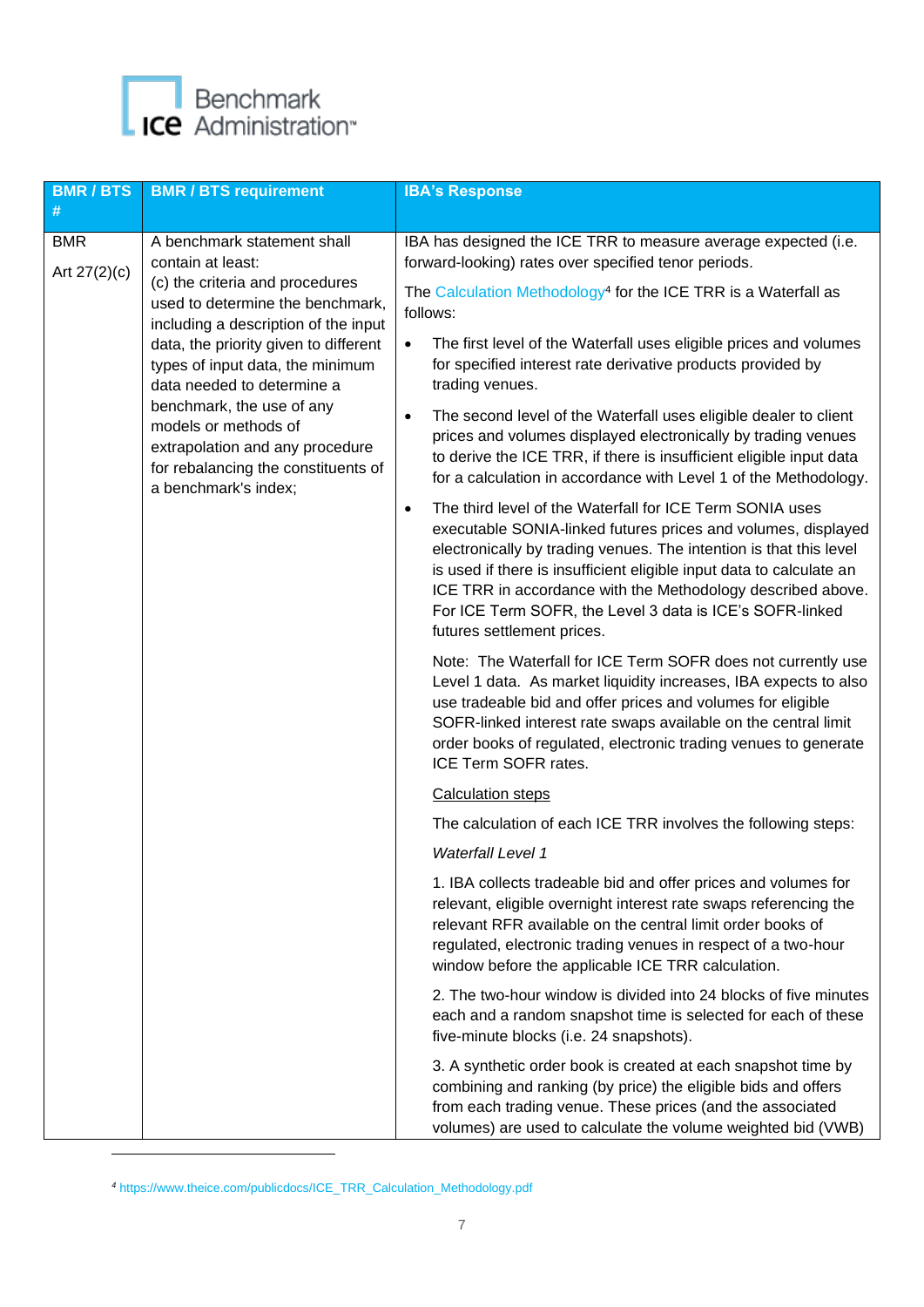

| <b>BMR/BTS</b> | <b>BMR / BTS requirement</b> | <b>IBA's Response</b>                                                                                                                                                                                                                                                                                                                                                                                                                                                                                                            |
|----------------|------------------------------|----------------------------------------------------------------------------------------------------------------------------------------------------------------------------------------------------------------------------------------------------------------------------------------------------------------------------------------------------------------------------------------------------------------------------------------------------------------------------------------------------------------------------------|
| #              |                              |                                                                                                                                                                                                                                                                                                                                                                                                                                                                                                                                  |
|                |                              | and the volume weighted offer (VWO) of the prices that would<br>result from filling a hypothetical trade of Standard Market Size<br>(SMS) on each side of the market. A volume weighted average<br>mid-price (VWAMP) is then calculated from the VWB and the<br>VWO.                                                                                                                                                                                                                                                             |
|                |                              | 4. Snapshots with insufficient tradable volume to fill the SMS, or<br>that contain crossed or zero-spread bid and offer prices, are not<br>included in the calculation. Remaining snapshots are ranked in<br>order of their VWAMPs and the snapshots with a VWAMP<br>above the 75th percentile or below the 25th percentile are also<br>discarded.                                                                                                                                                                               |
|                |                              | 5. If at least six snapshots remain, the VWAMPs from these<br>snapshots are quality-weighted based on the difference<br>between the VWB and the VWO and averaged, in order to<br>determine the applicable ICE TRR setting.                                                                                                                                                                                                                                                                                                       |
|                |                              | <b>Waterfall Level 2</b>                                                                                                                                                                                                                                                                                                                                                                                                                                                                                                         |
|                |                              | 6. If fewer than six snapshots remain after Level 1, IBA will use:                                                                                                                                                                                                                                                                                                                                                                                                                                                               |
|                |                              | a. Dealer to client bid and offer prices and volumes<br>displayed electronically by trading venues in respect of the<br>same two-hour window to calculate the applicable ICE TRR<br>setting.                                                                                                                                                                                                                                                                                                                                     |
|                |                              | b. The two-hour window is again divided into 24 blocks of<br>five minutes each and a random snapshot time is selected<br>for each block.                                                                                                                                                                                                                                                                                                                                                                                         |
|                |                              | c. Where a trading venue provides prices from dealers for<br>multiple categories of clients within a snapshot, IBA will<br>select the prices from a single client category per dealer,<br>based on the tightest spread and largest volume for each<br>client category within the snapshot.                                                                                                                                                                                                                                       |
|                |                              | d. The selected, eligible bids and offers from each dealer<br>from each trading venue are combined and ranked (by<br>price) to create a synthetic order book at each snapshot<br>time, and any crossed bid and offer volume within the order<br>book is uncrossed. The remaining prices and associated<br>volumes are used to calculate the VWB and the VWO of<br>the prices that would result from filling a hypothetical trade<br>of SMS in the same manner as for Level 1, with the<br>VWAMP also calculated in the same way. |
|                |                              | e. Illiquid snapshots are excluded in the same manner as<br>for Level 1, and remaining snapshots are ranked in order of<br>their VWAMPs and the snapshots with a VWAMP above                                                                                                                                                                                                                                                                                                                                                     |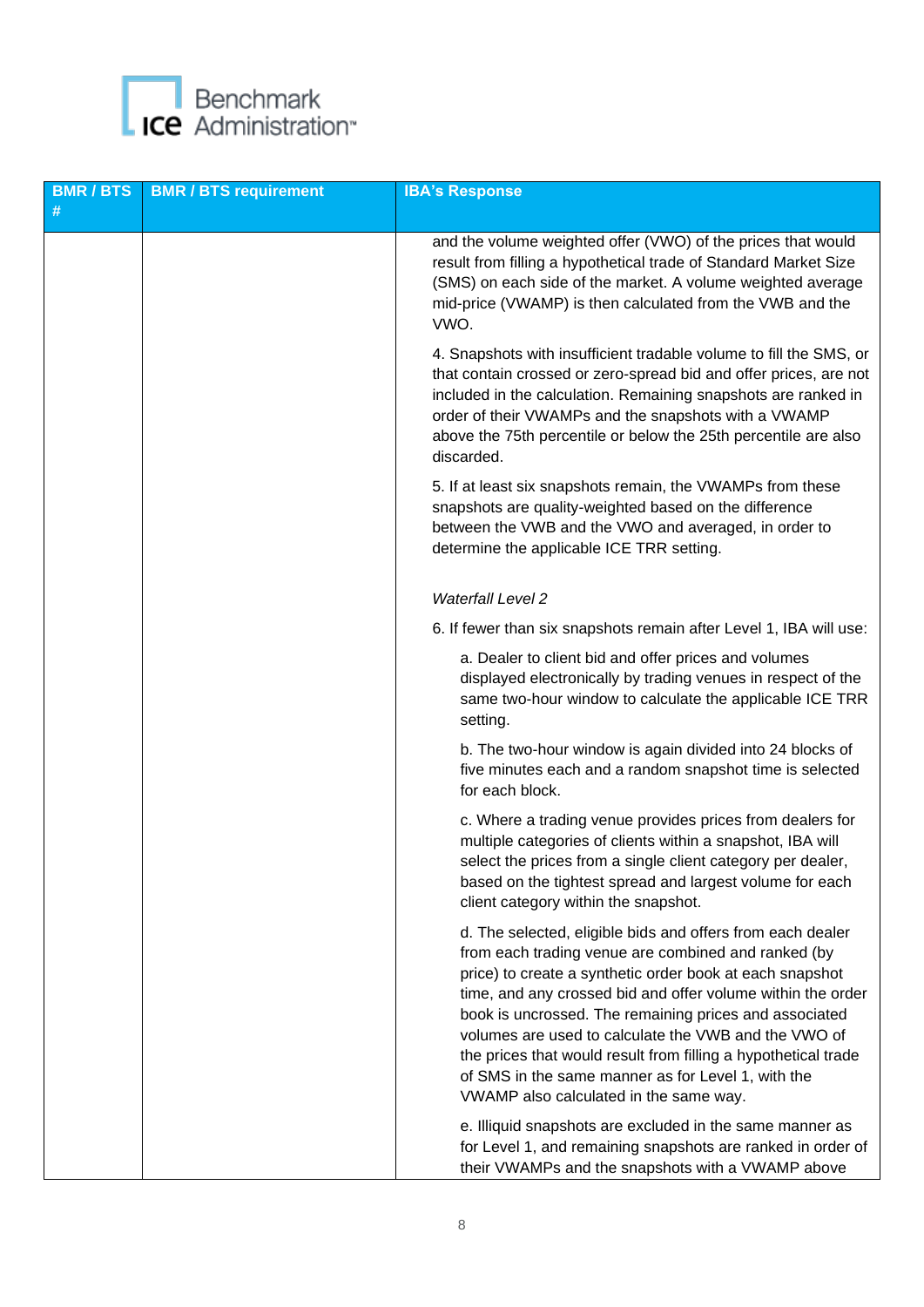

| <b>BMR/BTS</b><br>#        | <b>BMR / BTS requirement</b>                                                                                                                                                                                                                                  | <b>IBA's Response</b>                                                                                                                                                                                                                                                                                                                                                                                                                       |
|----------------------------|---------------------------------------------------------------------------------------------------------------------------------------------------------------------------------------------------------------------------------------------------------------|---------------------------------------------------------------------------------------------------------------------------------------------------------------------------------------------------------------------------------------------------------------------------------------------------------------------------------------------------------------------------------------------------------------------------------------------|
|                            |                                                                                                                                                                                                                                                               | the 75th percentile or below the 25th percentile are also<br>discarded.                                                                                                                                                                                                                                                                                                                                                                     |
|                            | f. If at least six snapshots remain, the applicable ICE TRR<br>setting is determined as the quality-weighted average of the<br>applicable VWAMPs in the same manner as for Level 1.                                                                           |                                                                                                                                                                                                                                                                                                                                                                                                                                             |
|                            |                                                                                                                                                                                                                                                               | <b>Waterfall Level 3</b>                                                                                                                                                                                                                                                                                                                                                                                                                    |
|                            |                                                                                                                                                                                                                                                               | 6. If fewer than six snapshots remain after Level 1, IBA will use:                                                                                                                                                                                                                                                                                                                                                                          |
|                            |                                                                                                                                                                                                                                                               | a) futures' settlement prices in respect of designated contracts<br>referencing the relevant RFR maturing within each calendar<br>month spanned by the relevant tenor period, published on the<br>preceding trading day on an electronic trading venue;                                                                                                                                                                                     |
|                            |                                                                                                                                                                                                                                                               | b) Overnight settings for the relevant RFR on the date the term<br>rate is being derived and from the beginning of the current<br>calendar month; and                                                                                                                                                                                                                                                                                       |
|                            |                                                                                                                                                                                                                                                               | c) Scheduled MPC meeting dates during the tenors of the<br>relevant futures contracts (being dates that might be expected<br>to result in rate changes over the relevant period),                                                                                                                                                                                                                                                           |
|                            |                                                                                                                                                                                                                                                               | 7. A step function model is then used to determine, from these<br>input values, the implied average daily RFR settings. This is<br>done from the date the term rate is being derived until the end<br>of the last calendar month spanned by the relevant tenor,<br>ascribing implied rate changes for each month to the relevant<br>MPC meeting date (or the first business day of the month if<br>there is no scheduled MPC meeting date). |
|                            |                                                                                                                                                                                                                                                               | 8. The implied average daily RFR settings are then<br>compounded over the relevant tenor period to produce the<br>applicable ICE TRR setting.                                                                                                                                                                                                                                                                                               |
| <b>BMR</b><br>Art 27(2)(d) | A benchmark statement shall<br>contain at least:<br>(d) the controls and rules that<br>govern any exercise of judgement<br>or discretion by the administrator<br>or any contributors, to ensure<br>consistency in the use of such<br>judgement or discretion; | No expert judgement or discretion is exercised by IBA in the<br>calculation of the ICE TRR.                                                                                                                                                                                                                                                                                                                                                 |
| <b>BMR</b>                 | A benchmark statement shall                                                                                                                                                                                                                                   | (see Art $27(1)(a)$ )                                                                                                                                                                                                                                                                                                                                                                                                                       |
| Art 27(2)(e)               | contain at least:<br>(e) the procedures which govern<br>the determination of the<br>benchmark in periods of stress or<br>periods where transaction data<br>sources may be insufficient,                                                                       | IBA has business back-up and continuity arrangements, disaster<br>recovery procedures and published contingency policies and<br>procedures relating to situations where the input data is absent or<br>insufficient to publish a representative benchmark in accordance<br>with the Methodology, or where there is market disruption or                                                                                                     |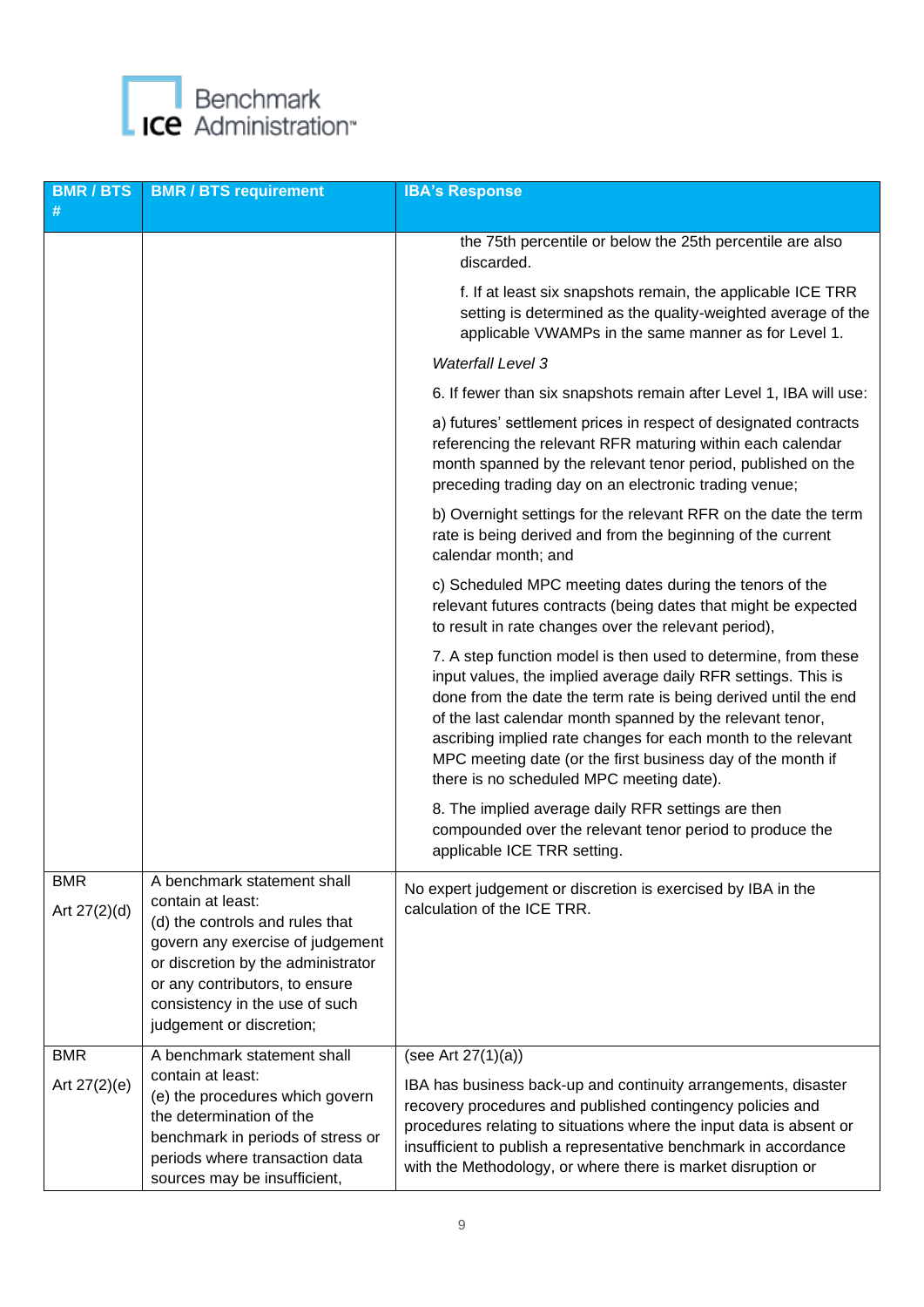

| <b>BMR/BTS</b>  | <b>BMR / BTS requirement</b>                                             | <b>IBA's Response</b>                                                                                                               |
|-----------------|--------------------------------------------------------------------------|-------------------------------------------------------------------------------------------------------------------------------------|
| #               |                                                                          |                                                                                                                                     |
|                 | inaccurate or unreliable and the                                         | infrastructure failure impacting the provision of information,                                                                      |
|                 | potential limitations of the<br>benchmark in such periods;               | calculation and publication.                                                                                                        |
|                 |                                                                          |                                                                                                                                     |
| <b>BMR</b>      | A benchmark statement shall<br>contain at least:                         | IBA has a Republication Policy for the ICE TRR which is designed<br>to address whether (and if so, in which situations) it would be |
| Art 27(2)(f)    | (f) the procedures for dealing with                                      | appropriate for IBA to republish the ICE TRR if after publication an                                                                |
|                 | errors in input data or in the<br>determination of the benchmark,        | error were discovered in the input data or in the calculation for a<br>particular benchmark run.                                    |
|                 | including when a redetermination                                         | A record of any republications and errors will be published as part                                                                 |
|                 | of the benchmark is required; and                                        | of a quarterly update by IBA at IBA's Report Centre.                                                                                |
| <b>BMR</b>      | A benchmark statement shall                                              | see BMR Art 27(1)(a)                                                                                                                |
| Art $27(2)(g)$  | contain at least:<br>(g) the identification of potential                 |                                                                                                                                     |
|                 | limitations of the benchmark,                                            |                                                                                                                                     |
|                 | including its operation in illiquid or<br>fragmented markets and the     |                                                                                                                                     |
|                 | possible concentration of inputs.                                        |                                                                                                                                     |
|                 | Binding technical standards concerning benchmark statements <sup>5</sup> |                                                                                                                                     |
|                 |                                                                          |                                                                                                                                     |
|                 | <b>BTS Article 1 - General disclosure requirements</b>                   |                                                                                                                                     |
| <b>BTS</b>      |                                                                          |                                                                                                                                     |
|                 | The benchmark statement shall                                            | This is on the title page of this document.                                                                                         |
| Art $(1)(1)(a)$ | state:                                                                   |                                                                                                                                     |
|                 | (a) the date of publication of the<br>statement and, where applicable,   |                                                                                                                                     |
|                 | the date of its last update;                                             |                                                                                                                                     |
| <b>BTS</b>      | The benchmark statement shall                                            | A list of the benchmark ISINs is enclosed.                                                                                          |
| Art $(1)(1)(b)$ | state:                                                                   |                                                                                                                                     |
|                 | (b) where available, the<br>international securities                     |                                                                                                                                     |
|                 | identification number (ISIN) of the                                      |                                                                                                                                     |
|                 | benchmark or benchmarks;<br>alternatively, for a family of               |                                                                                                                                     |
|                 | benchmarks, the statement may                                            |                                                                                                                                     |
|                 | provide details of where the ISINs<br>are publicly accessible free of    |                                                                                                                                     |

<sup>5</sup> See [https://www.handbook.fca.org.uk/instrument/2019/FCA\\_2019\\_38.pdf](https://www.handbook.fca.org.uk/instrument/2019/FCA_2019_38.pdf)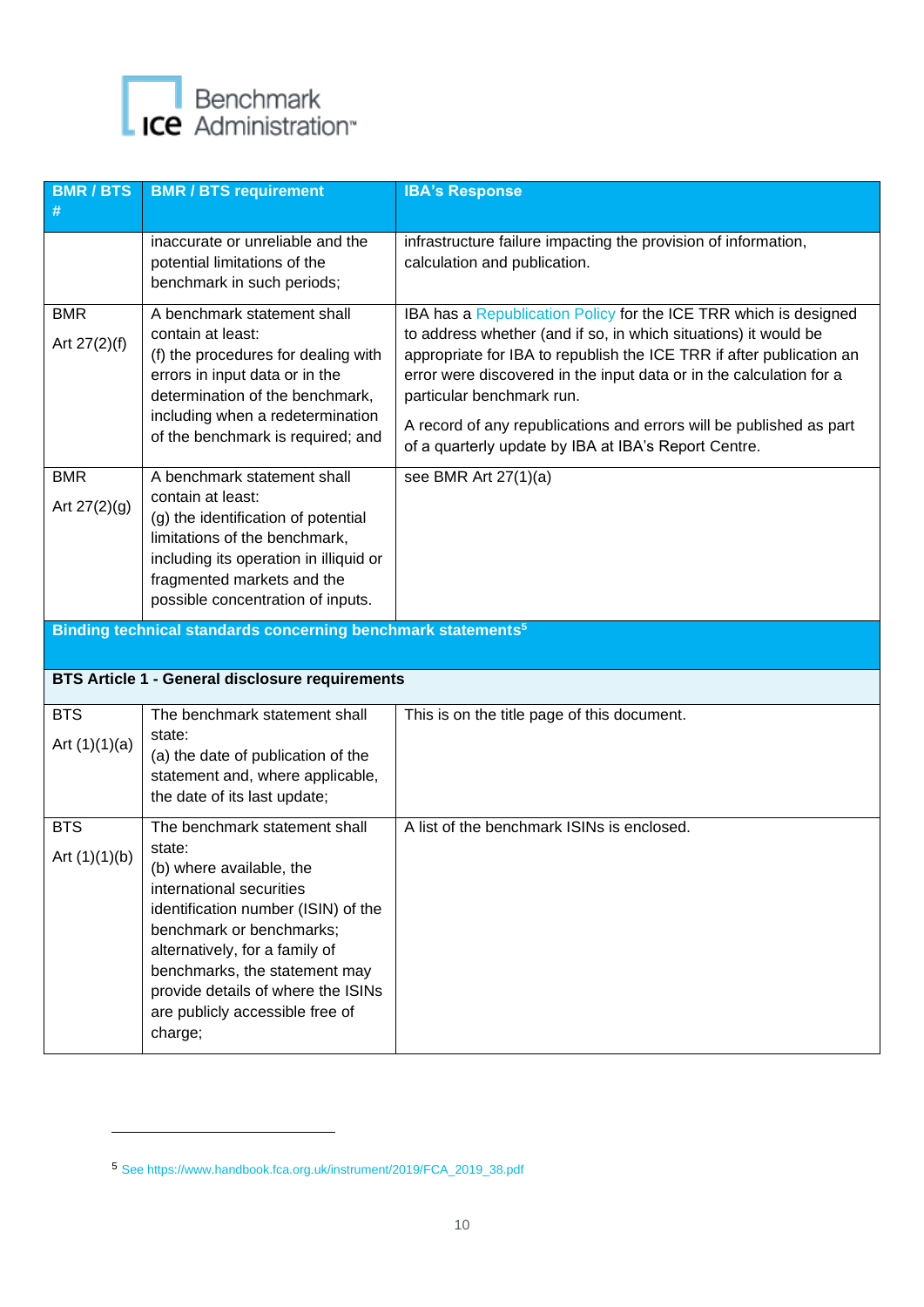

| <b>BMR/BTS</b><br>#           | <b>BMR / BTS requirement</b>                                                                                                                                                                                                                                                                                                                                                                                                                                                                                            | <b>IBA's Response</b>                                                                                                                                                                                                                                                                                                                                                                                                                                                                                                                                                                                                                                                                  |
|-------------------------------|-------------------------------------------------------------------------------------------------------------------------------------------------------------------------------------------------------------------------------------------------------------------------------------------------------------------------------------------------------------------------------------------------------------------------------------------------------------------------------------------------------------------------|----------------------------------------------------------------------------------------------------------------------------------------------------------------------------------------------------------------------------------------------------------------------------------------------------------------------------------------------------------------------------------------------------------------------------------------------------------------------------------------------------------------------------------------------------------------------------------------------------------------------------------------------------------------------------------------|
| <b>BTS</b><br>Art $(1)(1)(c)$ | The benchmark statement shall<br>state:<br>(c) whether the benchmark, or any<br>benchmark in the family of<br>benchmarks, is determined using<br>contributions of input data;                                                                                                                                                                                                                                                                                                                                           | The benchmark is not determined using contributions of input data,<br>and nor is any benchmark in the family of benchmarks.                                                                                                                                                                                                                                                                                                                                                                                                                                                                                                                                                            |
| <b>BTS</b><br>Art $(1)(1)(d)$ | The benchmark statement shall<br>state:<br>(d) whether the benchmark or any<br>benchmark in the family of<br>benchmarks qualifies as one of<br>the types of benchmarks listed<br>under Title III of Regulation (EU)<br>2016/1011, including the specific<br>provision by virtue of which the<br>benchmark qualifies as that type.                                                                                                                                                                                       | The ICE TRR are 'non-significant' benchmarks for the purposes of<br>the Benchmarks Regulation (BMR).                                                                                                                                                                                                                                                                                                                                                                                                                                                                                                                                                                                   |
| <b>BTS</b><br>Art $(1)(2)(a)$ | In defining the market or<br>economic reality, the benchmark<br>statement shall include at least<br>the following information:<br>(a) a general description of the<br>market or economic reality;                                                                                                                                                                                                                                                                                                                       | See BMR Art 27(1)(a)                                                                                                                                                                                                                                                                                                                                                                                                                                                                                                                                                                                                                                                                   |
| <b>BTS</b><br>Art $(1)(2)(b)$ | In defining the market or<br>economic reality, the benchmark<br>statement shall include at least<br>the following information:<br>(b) the geographical boundaries, if<br>any, of the market or economic<br>reality;                                                                                                                                                                                                                                                                                                     | There are no geographical boundaries to the benchmarks.                                                                                                                                                                                                                                                                                                                                                                                                                                                                                                                                                                                                                                |
| <b>BTS</b><br>Art $(1)(2)(c)$ | In defining the market or<br>economic reality, the benchmark<br>statement shall include at least<br>the following information:<br>(c) any other information that the<br>administrator reasonably<br>considers to be relevant or useful<br>to help users or potential users of<br>the benchmark to understand the<br>relevant features of the market or<br>economic reality, including at least<br>the following elements insofar as<br>reliable data on these elements is<br>available:<br>(i) information on actual or | See BMR Art 27(1)(a) and BTS Art (1)(2)(b)<br>IBA began testing ICE TSRR using the Beta methodology and<br>expanded the Waterfall methodology to increase the reliability of the<br>rate.<br>In January 2020 the Bank of England published Use Cases of<br>Benchmark Rates: Compounded in Arrears, Term Rate and Further<br>Alternatives in which they stated "The use of a SONIA TSRR will be<br>limited. The UK authorities have made clear their preference for the<br>market to adopt a broad-based transition to SONIA compounded in<br>arrears, with use of a SONIA TSRR being limited. The Working<br>Group and Task Force members are also supportive of these<br>objectives." |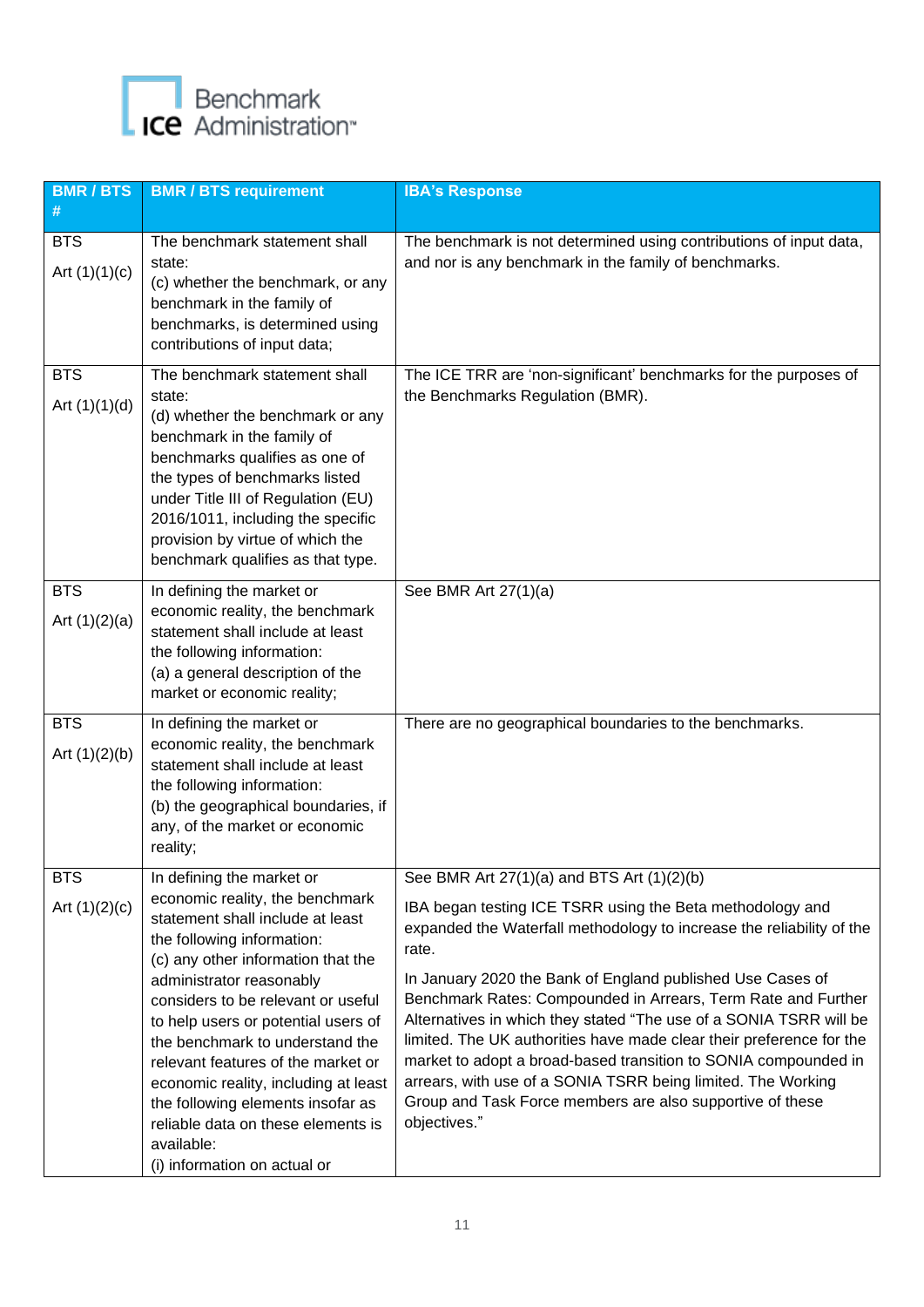

| <b>BMR/BTS</b><br>#           | <b>BMR / BTS requirement</b>                                                                                                                                                                                                                                                                                                                                                                                                                                                                                              | <b>IBA's Response</b>                                                                                                                                                                            |
|-------------------------------|---------------------------------------------------------------------------------------------------------------------------------------------------------------------------------------------------------------------------------------------------------------------------------------------------------------------------------------------------------------------------------------------------------------------------------------------------------------------------------------------------------------------------|--------------------------------------------------------------------------------------------------------------------------------------------------------------------------------------------------|
|                               | potential participants in the<br>market;<br>(ii) an indication of the size of the<br>market or economic reality.                                                                                                                                                                                                                                                                                                                                                                                                          | IBA tested the ICE Term SOFR using a Beta methodology from<br>December 2021. IBA launched the ICE Term SOFR rates in March<br>2022 as a benchmark that can be referenced in financial contracts. |
| <b>BTS</b><br>Art $(1)(3)(a)$ | In defining the potential limitations<br>of the benchmark and the<br>circumstances in which the<br>measurement of the market or<br>economic reality may become<br>unreliable, the benchmark<br>statement shall include at least:<br>(a) a description of the<br>circumstances in which the<br>administrator would lack sufficient<br>input data to determine the<br>benchmark in accordance with the<br>methodology;                                                                                                      | See BMR Art 27(1)(a)                                                                                                                                                                             |
| <b>BTS</b><br>Art $(1)(3)(b)$ | In defining the potential limitations<br>of the benchmark and the<br>circumstances in which the<br>measurement of the market or<br>economic reality may become<br>unreliable, the benchmark<br>statement shall include at least:<br>(b) where relevant, a description<br>of instances when the accuracy<br>and reliability of the methodology<br>used for determining the<br>benchmark can no longer be<br>ensured, such as when the<br>administrator deems the liquidity<br>in the underlying market as<br>insufficient; | See BMR Art 27(1)(a)                                                                                                                                                                             |
| <b>BTS</b><br>Art $(1)(3)(c)$ | In defining the potential limitations<br>of the benchmark and the<br>circumstances in which the<br>measurement of the market or<br>economic reality may become<br>unreliable, the benchmark<br>statement shall include at least:<br>(c) any other information that the<br>administrator reasonably<br>considers to be relevant or useful<br>to help users and potential users                                                                                                                                             | See BMR Art $27(1)(a)$                                                                                                                                                                           |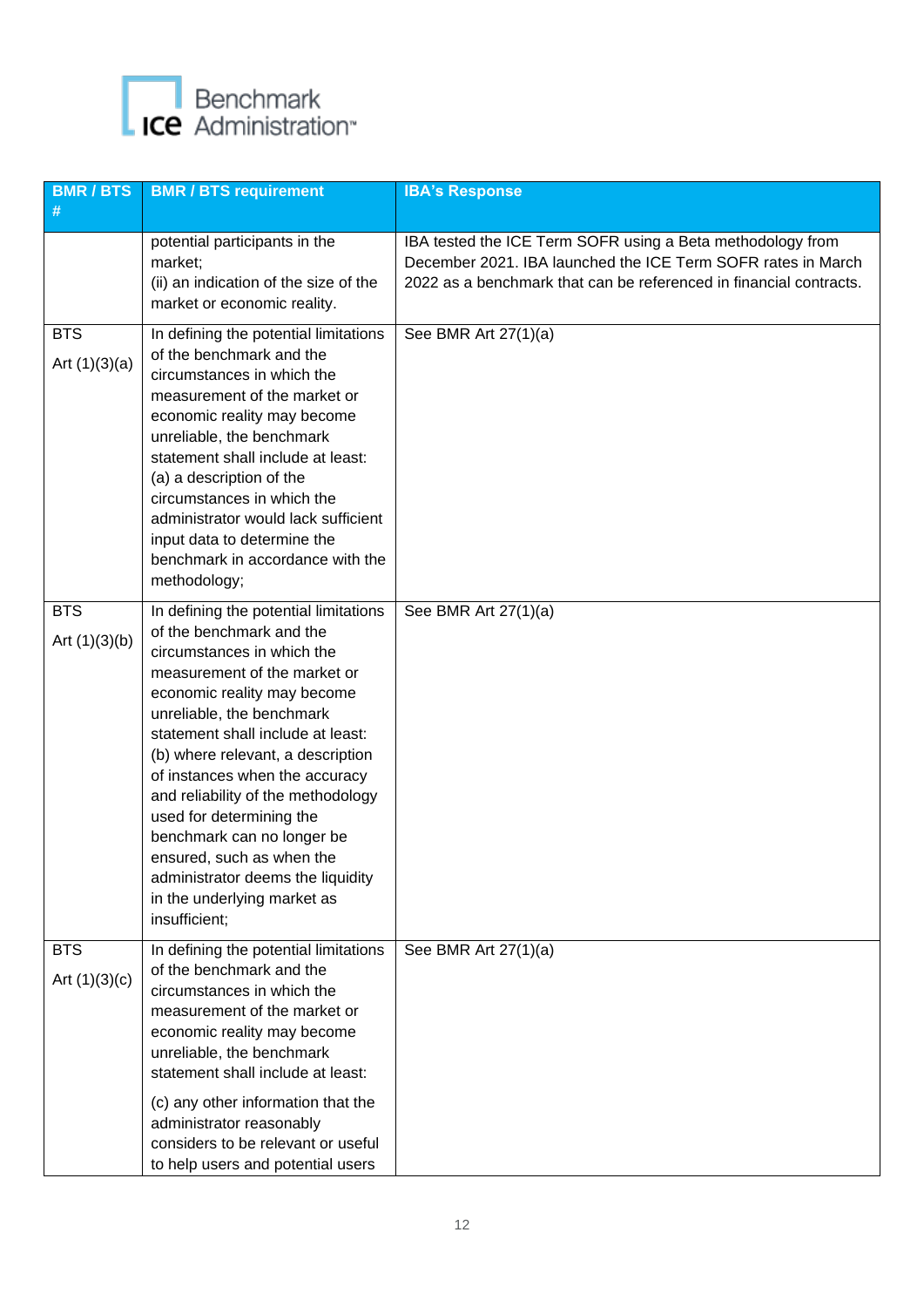

| <b>BMR/BTS</b>             | <b>BMR / BTS requirement</b>                                                                                                                                                                                                                                                                                                                                                                                                                                        | <b>IBA's Response</b>                                                                                                                                                                                                                                                                                                                                                                                                                                                         |  |
|----------------------------|---------------------------------------------------------------------------------------------------------------------------------------------------------------------------------------------------------------------------------------------------------------------------------------------------------------------------------------------------------------------------------------------------------------------------------------------------------------------|-------------------------------------------------------------------------------------------------------------------------------------------------------------------------------------------------------------------------------------------------------------------------------------------------------------------------------------------------------------------------------------------------------------------------------------------------------------------------------|--|
| #                          | to understand the circumstances<br>in which the measurement of the<br>market or economic reality may<br>become unreliable, including a<br>description of what might<br>constitute an exceptional market<br>event.                                                                                                                                                                                                                                                   |                                                                                                                                                                                                                                                                                                                                                                                                                                                                               |  |
| <b>BTS</b><br>Art $(1)(4)$ | In specifying the controls and<br>rules that govern any exercise of<br>judgement or discretion by the<br>administrator or any contributors<br>in calculating the benchmark or<br>benchmarks, the benchmark<br>statement shall include an outline<br>of each step of the process for<br>any ex post evaluation of the use<br>of discretion, together with a clear<br>indication of the position of any<br>person(s) responsible for carrying<br>out the evaluations. | See BMR Art 27(1)(b)                                                                                                                                                                                                                                                                                                                                                                                                                                                          |  |
| <b>BTS</b><br>Art $(1)(5)$ | In specifying the procedures for<br>review of the methodology, the<br>benchmark statement shall at<br>least outline the procedures for<br>public consultation on any<br>material changes to the<br>methodology.                                                                                                                                                                                                                                                     | IBA typically designs evolutionary enhancements to benchmarks,<br>and it is important for IBA to gain feedback on proposed changes<br>where they are material to the benchmark.<br>IBA therefore consults publicly from time to time on proposed<br>material changes in relation to IBA benchmarks.<br>IBA's Consultation Policy outlines the considerations that inform<br>public consultations and the steps that IBA takes when seeking<br>feedback on material proposals. |  |
|                            | BTS Article 2 - Specific disclosure requirements for regulated-data benchmarks                                                                                                                                                                                                                                                                                                                                                                                      |                                                                                                                                                                                                                                                                                                                                                                                                                                                                               |  |
| <b>BTS</b><br>Art $2(a)$   | In addition to the information to be<br>included pursuant to Article 1, for<br>a regulated-data benchmark or,<br>where applicable, family of<br>regulated-data benchmarks, the<br>benchmark statement shall state<br>at least the following in its<br>description of the input data:<br>(a) the sources of the input data<br>used                                                                                                                                   | Not applicable                                                                                                                                                                                                                                                                                                                                                                                                                                                                |  |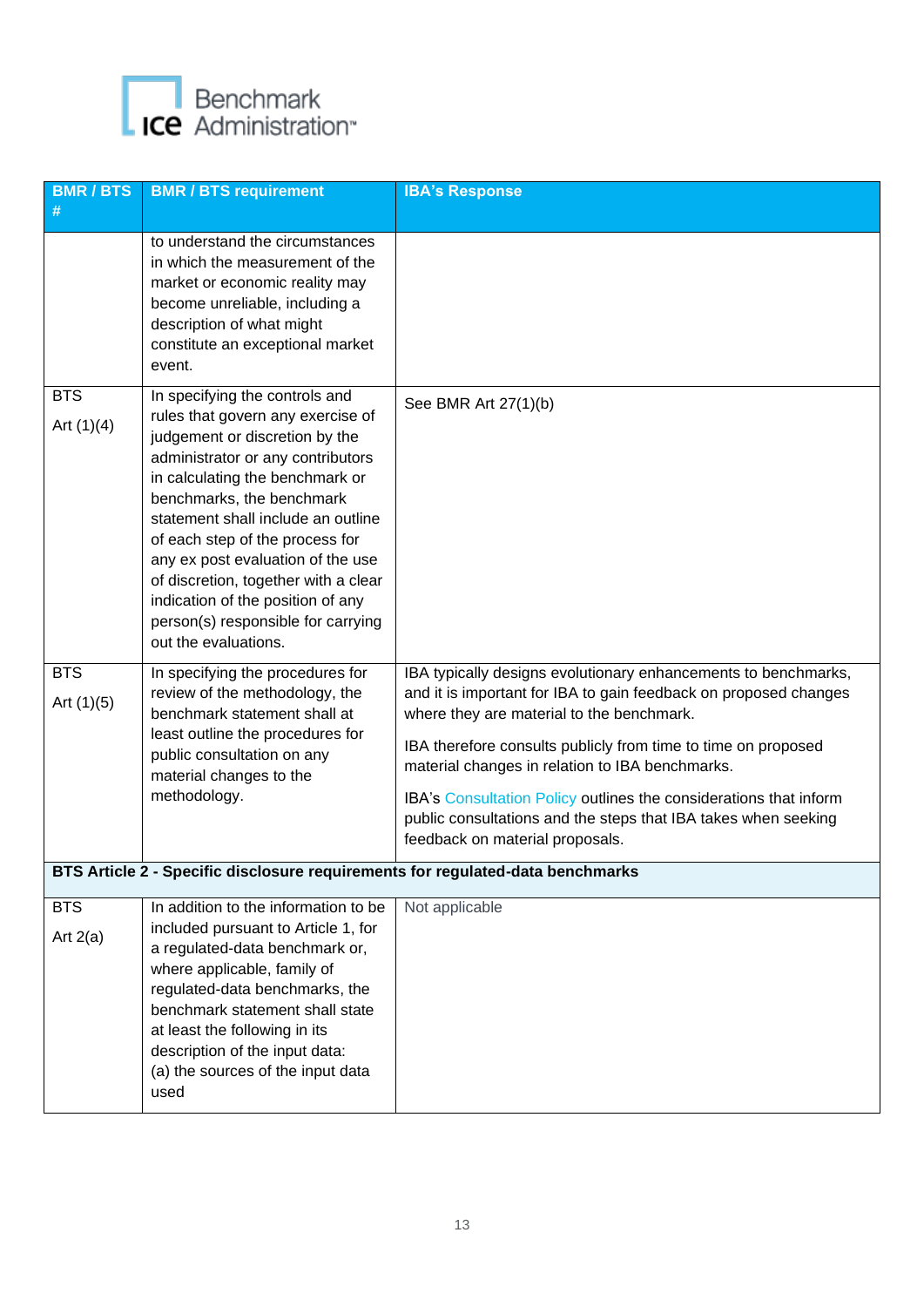

| <b>BMR/BTS</b>             | <b>BMR / BTS requirement</b>                                                                                                                                                                                                                                                                                                                                                                                                                                                                          | <b>IBA's Response</b> |
|----------------------------|-------------------------------------------------------------------------------------------------------------------------------------------------------------------------------------------------------------------------------------------------------------------------------------------------------------------------------------------------------------------------------------------------------------------------------------------------------------------------------------------------------|-----------------------|
| $\#$                       |                                                                                                                                                                                                                                                                                                                                                                                                                                                                                                       |                       |
| <b>BTS</b><br>Art $(2)(b)$ | In addition to the information to be<br>included pursuant to Article 1, for<br>a regulated-data benchmark or,<br>where applicable, family of<br>regulated-data benchmarks, the<br>benchmark statement shall state<br>at least the following in its<br>description of the input data:<br>(b) for each source, the relevant<br>type, as listed in Article 3(1)(24) of<br>Regulation (EU) 2016/1011<br>BTS Article 3 - Specific disclosure requirements for interest rate benchmarks                     | Not applicable        |
| <b>BTS</b>                 | In addition to the information to be                                                                                                                                                                                                                                                                                                                                                                                                                                                                  | Not applicable        |
| Art $(3)$                  | included pursuant to Article 1, for<br>an interest rate benchmark or,<br>where applicable, family of<br>interest rate benchmarks, the<br>benchmark statement shall<br>include at least the following<br>information:<br>(a) a reference alerting<br>users to the additional<br>regulatory regime applicable<br>to interest rate benchmarks<br>under Annex I to Regulation<br>(EU) 2016/1011;<br>(b) a description of the<br>arrangements that have been put<br>in place to comply with that<br>Annex. |                       |
|                            | BTS Article 4 - Specific disclosure requirements for commodity benchmarks                                                                                                                                                                                                                                                                                                                                                                                                                             |                       |
| <b>BTS</b><br>Art $(4)(a)$ | In addition to the information to be<br>included pursuant to Article 1, for<br>a commodity benchmark or,<br>where applicable, family of<br>commodity benchmarks, the<br>benchmark statement shall at<br>least:<br>(a) indicate whether the<br>requirements of Title II of, or<br>Annex II to, Regulation (EU)<br>2016/1011 apply to the<br>benchmark, or family of                                                                                                                                    | Not applicable        |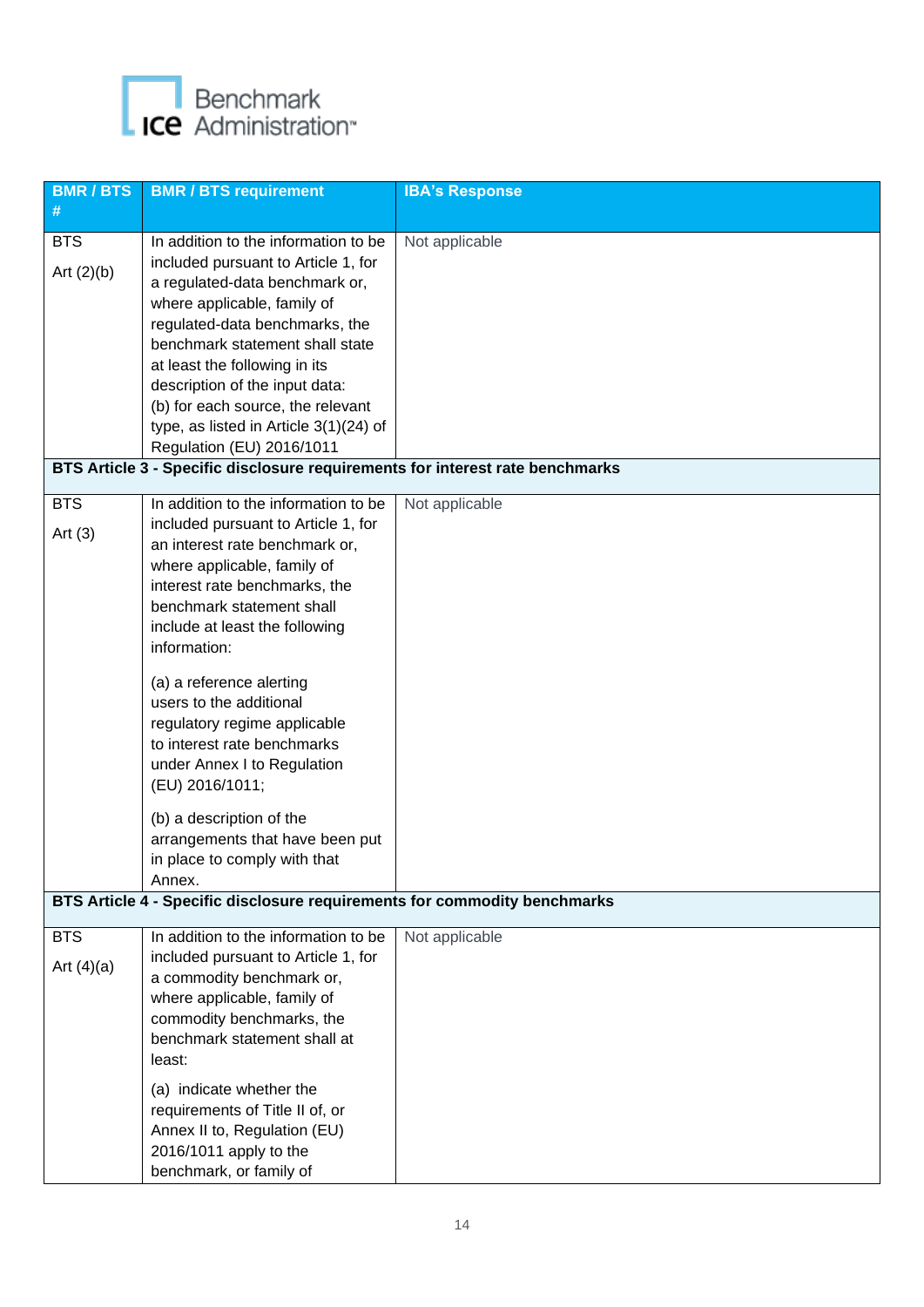

| <b>BMR/BTS</b><br>#                                                      | <b>BMR / BTS requirement</b>                                                                                                                                                                                   | <b>IBA's Response</b> |  |  |
|--------------------------------------------------------------------------|----------------------------------------------------------------------------------------------------------------------------------------------------------------------------------------------------------------|-----------------------|--|--|
|                                                                          | benchmarks as prescribed by<br>Article 19 of that Regulation;                                                                                                                                                  |                       |  |  |
| <b>BTS</b><br>Art $(4)(b)$                                               | In addition to the information to be<br>included pursuant to Article 1, for<br>a commodity benchmark or,<br>where applicable, family of<br>commodity benchmarks, the<br>benchmark statement shall at<br>least: | Not applicable        |  |  |
|                                                                          | (b) include an explanation as to<br>why Title II of or, as the case may<br>be, Annex II to that Regulation<br>applies;                                                                                         |                       |  |  |
| <b>BTS</b><br>Art $(4)(c)$                                               | In addition to the information to be<br>included pursuant to Article 1, for<br>a commodity benchmark or,<br>where applicable, family of<br>commodity benchmarks, the<br>benchmark statement shall at<br>least: | Not applicable        |  |  |
|                                                                          | (c) include in the definitions of<br>key terms a concise description of<br>the criteria that define the relevant<br>underlying physical commodity.                                                             |                       |  |  |
| <b>BTS</b><br>Art $(4)(d)$                                               | In addition to the information to be<br>included pursuant to Article 1, for<br>a commodity benchmark or,<br>where applicable, family of<br>commodity benchmarks, the<br>benchmark statement shall at<br>least: | Not applicable        |  |  |
|                                                                          | (d) where applicable, indicate<br>where the explanations are<br>published that the administrator is<br>required to publish under<br>paragraph 7 of Annex II to that<br>Regulation.                             |                       |  |  |
| BTS Article 5 - Specific disclosure requirements for critical benchmarks |                                                                                                                                                                                                                |                       |  |  |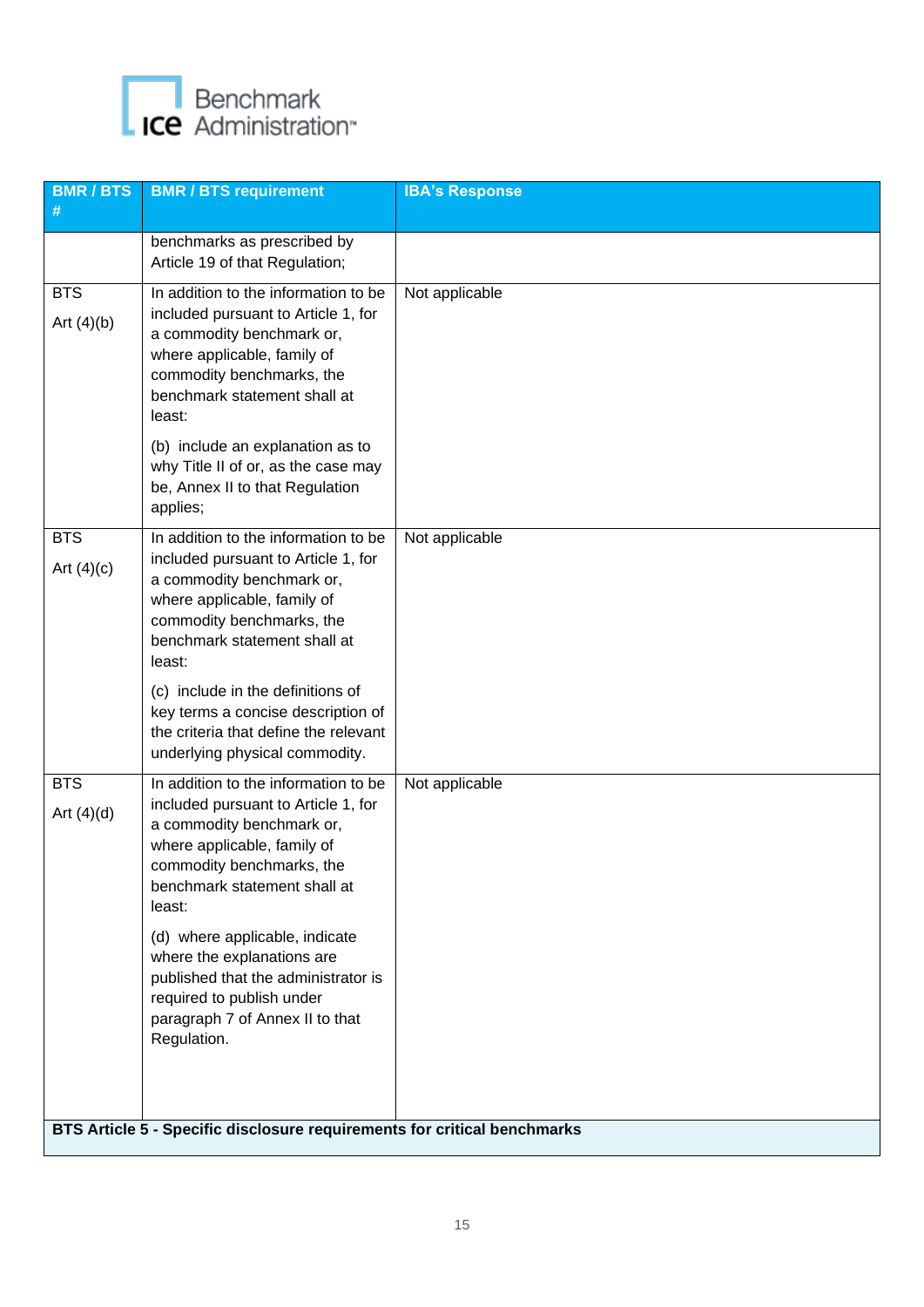

| <b>BMR/BTS</b>                                  | <b>BMR / BTS requirement</b>                                                                                                                                                                                                                                                                                                                                                                                   | <b>IBA's Response</b>                                                                                                                                                                                                                     |
|-------------------------------------------------|----------------------------------------------------------------------------------------------------------------------------------------------------------------------------------------------------------------------------------------------------------------------------------------------------------------------------------------------------------------------------------------------------------------|-------------------------------------------------------------------------------------------------------------------------------------------------------------------------------------------------------------------------------------------|
| #<br><b>BTS</b><br>Art $(5)(a)$<br>Art $(5)(b)$ | In addition to the information to be<br>included pursuant to Article 1, for<br>a critical benchmark, or, where<br>applicable, a family of<br>benchmarks that contains at least<br>one critical benchmark, the<br>benchmark statement shall<br>include at least the following<br>information:<br>(a) a reference alerting<br>users to the<br>enhanced regulatory<br>regime applicable to<br>critical benchmarks | Not applicable                                                                                                                                                                                                                            |
| <b>BTS Article 6 - Updates</b>                  | under Regulation<br>(EU) 2016/1011;<br>(b) a statement<br>indicating how users<br>will be informed of<br>any delay in the<br>publication of the<br>benchmark or of any<br>re-de-termination of<br>the benchmark, and<br>indicating the<br>(expected) duration<br>of measures.                                                                                                                                  |                                                                                                                                                                                                                                           |
| <b>BTS</b><br>Art $(6)(a)$                      | in the third subparagraph of                                                                                                                                                                                                                                                                                                                                                                                   | In addition to the cases referred to   This Benchmark Statement is subject to review by the ICE Swap<br>Rate and Term Reference Rates Oversight Committee at least                                                                        |
| Art $(6)(b)$                                    | Article 27(1) of Regulation (EU)<br>2016/1011, an update of the<br>benchmark statement shall be<br>required whenever the information<br>contained in the statement ceases<br>to be correct or sufficiently<br>precise, and including in any<br>event in the following cases:                                                                                                                                   | annually.<br>It will additionally be reviewed and updated if the information it<br>provides is no longer correct or sufficiently precise, including if there<br>is a material change in the methodology for determining the<br>benchmark. |
|                                                 | (a) whenever there is a<br>change in the type of the<br>benchmark;<br>(b) whenever there is a<br>material change in the                                                                                                                                                                                                                                                                                        |                                                                                                                                                                                                                                           |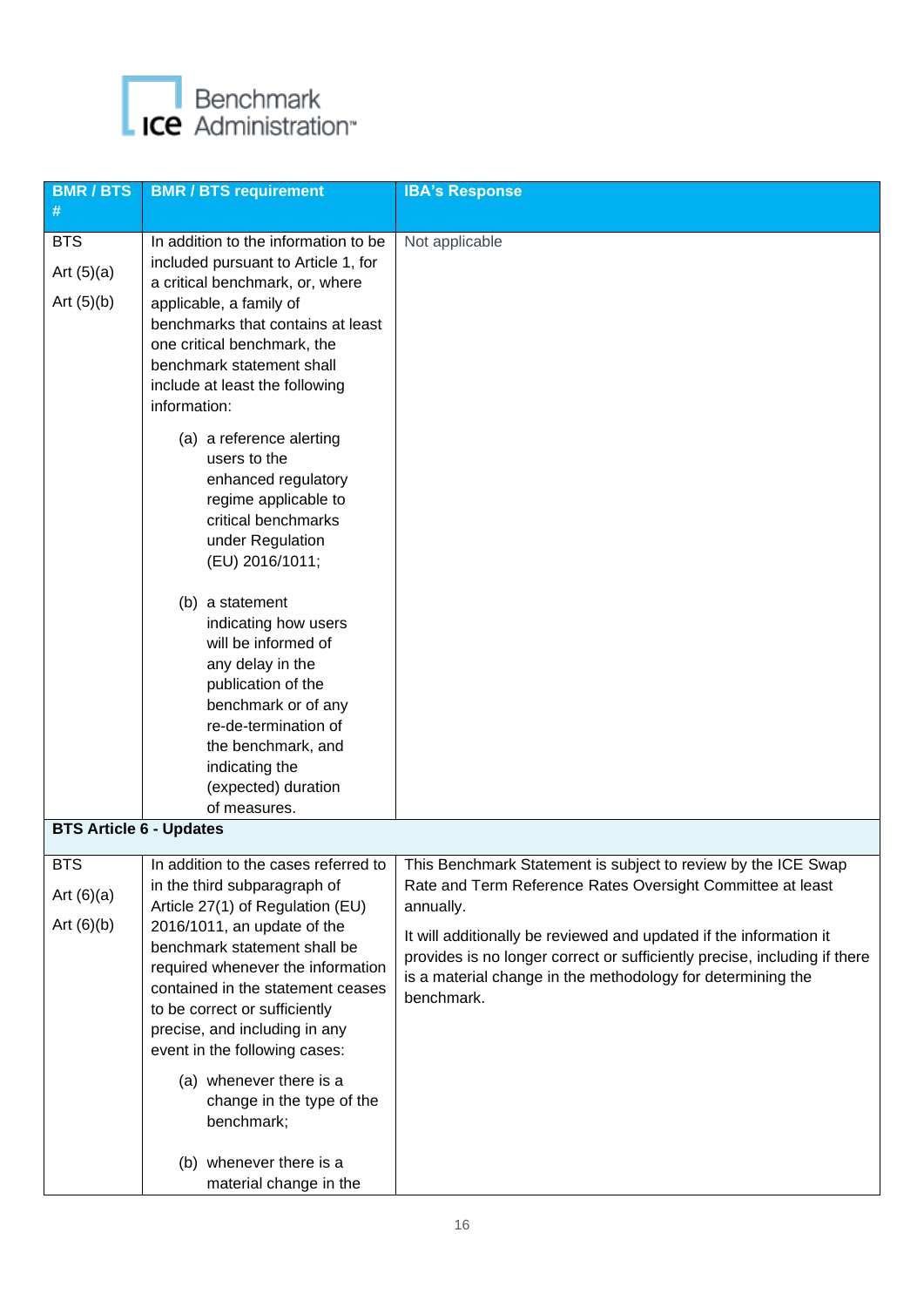

| BMR/BTS<br># | <b>BMR / BTS requirement</b>                                                                                                                                                                                                   | <b>IBA's Response</b> |
|--------------|--------------------------------------------------------------------------------------------------------------------------------------------------------------------------------------------------------------------------------|-----------------------|
|              | methodology used for<br>determining the<br>benchmark or, if the<br>benchmark statement is<br>for a family of<br>benchmarks, in the<br>methodology used for<br>determining any<br>benchmark within the<br>family of benchmarks. |                       |

------------------------------------------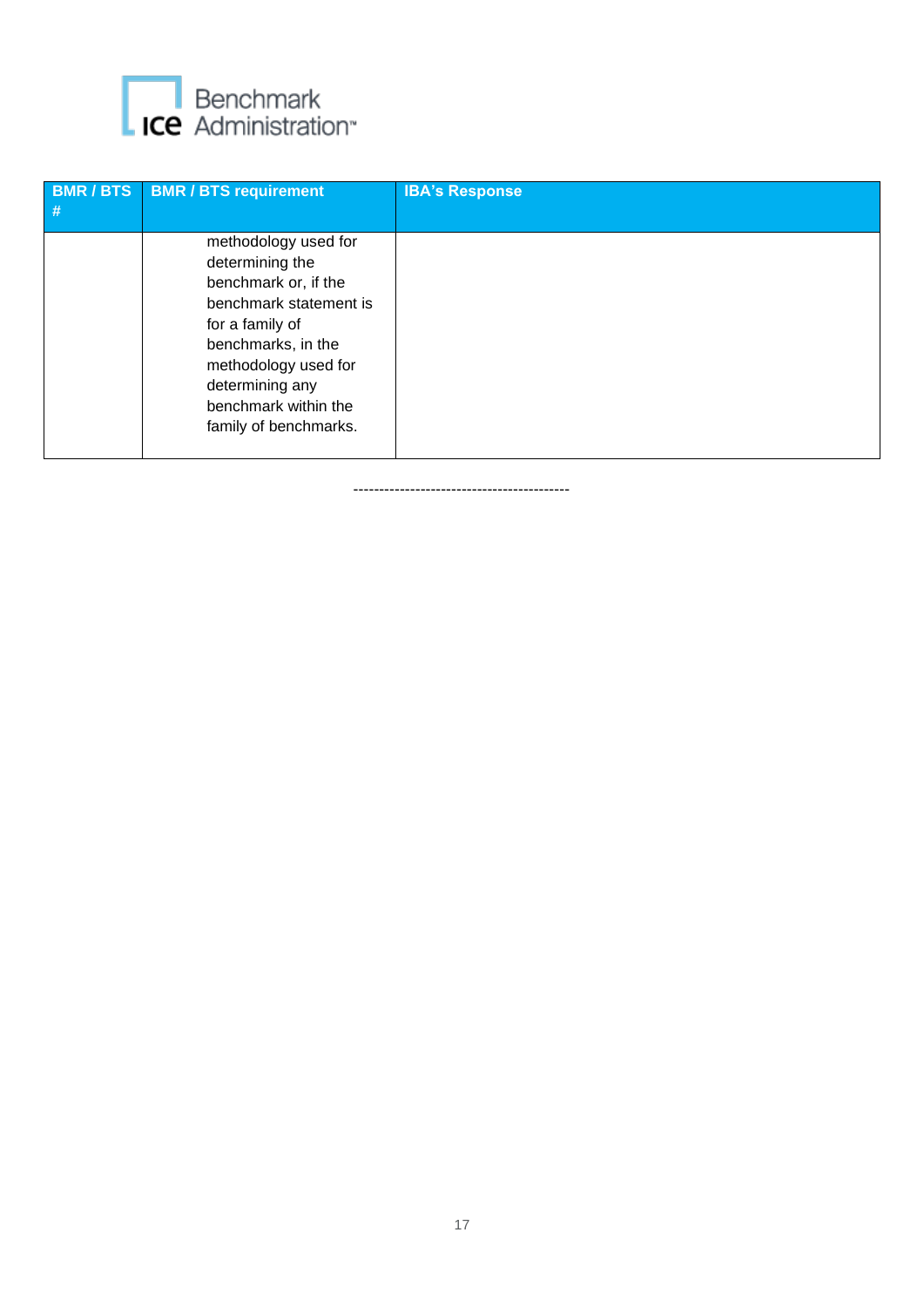

*ANNEX I*

|                                                                     | <b>CLIMATE-RELATED DISCLOSURES</b>                                                                   |  |  |  |
|---------------------------------------------------------------------|------------------------------------------------------------------------------------------------------|--|--|--|
| <b>SECTION 1 - CONSIDERATION OF ESG FACTORS</b>                     |                                                                                                      |  |  |  |
| Item 1. Name of the benchmark                                       | <b>ICE Benchmark Administration Ltd</b>                                                              |  |  |  |
| administrator.                                                      |                                                                                                      |  |  |  |
| Item 2. Type of benchmark.                                          | <b>Fixed Income Corporate Benchmark</b>                                                              |  |  |  |
| Choose from the list provided in                                    |                                                                                                      |  |  |  |
| Annex II.                                                           |                                                                                                      |  |  |  |
| Item 3. Name of the benchmark.                                      | <b>ICE Term Reference Rates</b>                                                                      |  |  |  |
| Item 4. Does the benchmark pursue                                   | □ Yes ⊠ No                                                                                           |  |  |  |
| ESG objectives?                                                     |                                                                                                      |  |  |  |
| Item 5. Where the response to Item                                  | $\neg$ Yes $\boxtimes$ No                                                                            |  |  |  |
| 4 is negative, is any EU Climate                                    |                                                                                                      |  |  |  |
| <b>Transition Benchmark or EU Paris-</b>                            |                                                                                                      |  |  |  |
| aligned Benchmark available in the                                  |                                                                                                      |  |  |  |
| portfolio of the benchmark                                          |                                                                                                      |  |  |  |
| administrator or does the                                           |                                                                                                      |  |  |  |
| benchmark administrator have                                        |                                                                                                      |  |  |  |
| benchmarks that pursue ESG                                          |                                                                                                      |  |  |  |
| objectives or take into account ESG                                 |                                                                                                      |  |  |  |
| factors?                                                            |                                                                                                      |  |  |  |
|                                                                     | Item 6. Where the response to Item 4 is positive, provide details on ESG factors, in accordance      |  |  |  |
|                                                                     | with Article 27(2a) of Regulation (EU) 2016/1011, including on the ESG factors listed in Annex II to |  |  |  |
| this Regulation, depending on the type of benchmark concerned.      |                                                                                                      |  |  |  |
|                                                                     | The ESG factors shall not be disclosed for each constituent of the benchmarks but shall be           |  |  |  |
| disclosed at an aggregated weighted average value of the benchmark. |                                                                                                      |  |  |  |
| a) List of combined ESG factors:                                    | Details on each ESG factor:                                                                          |  |  |  |
|                                                                     | Not applicable                                                                                       |  |  |  |
| b) List of environmental factors:                                   | Details on each ESG factor:                                                                          |  |  |  |
|                                                                     | Not applicable                                                                                       |  |  |  |
| c) List of social factors:                                          | Details on each ESG factor:                                                                          |  |  |  |
|                                                                     | Not applicable                                                                                       |  |  |  |
| d) List of governance factors:                                      | Details on each ESG factor:                                                                          |  |  |  |
|                                                                     | Not applicable                                                                                       |  |  |  |
| Item 7. Data and standards used.                                    |                                                                                                      |  |  |  |
| a) Description of data sources used                                 | Not applicable                                                                                       |  |  |  |
| to provide information on the ESG                                   |                                                                                                      |  |  |  |
| factors in the benchmark statement.                                 |                                                                                                      |  |  |  |
| Describe how the data used to                                       |                                                                                                      |  |  |  |
| provide information on the ESG                                      |                                                                                                      |  |  |  |
| factors in the benchmark statement                                  |                                                                                                      |  |  |  |
| are sourced and whether, and to                                     |                                                                                                      |  |  |  |
| what extent, data are estimated or                                  |                                                                                                      |  |  |  |
| reported.                                                           |                                                                                                      |  |  |  |
| b) Reference standards.                                             | Not applicable                                                                                       |  |  |  |
|                                                                     |                                                                                                      |  |  |  |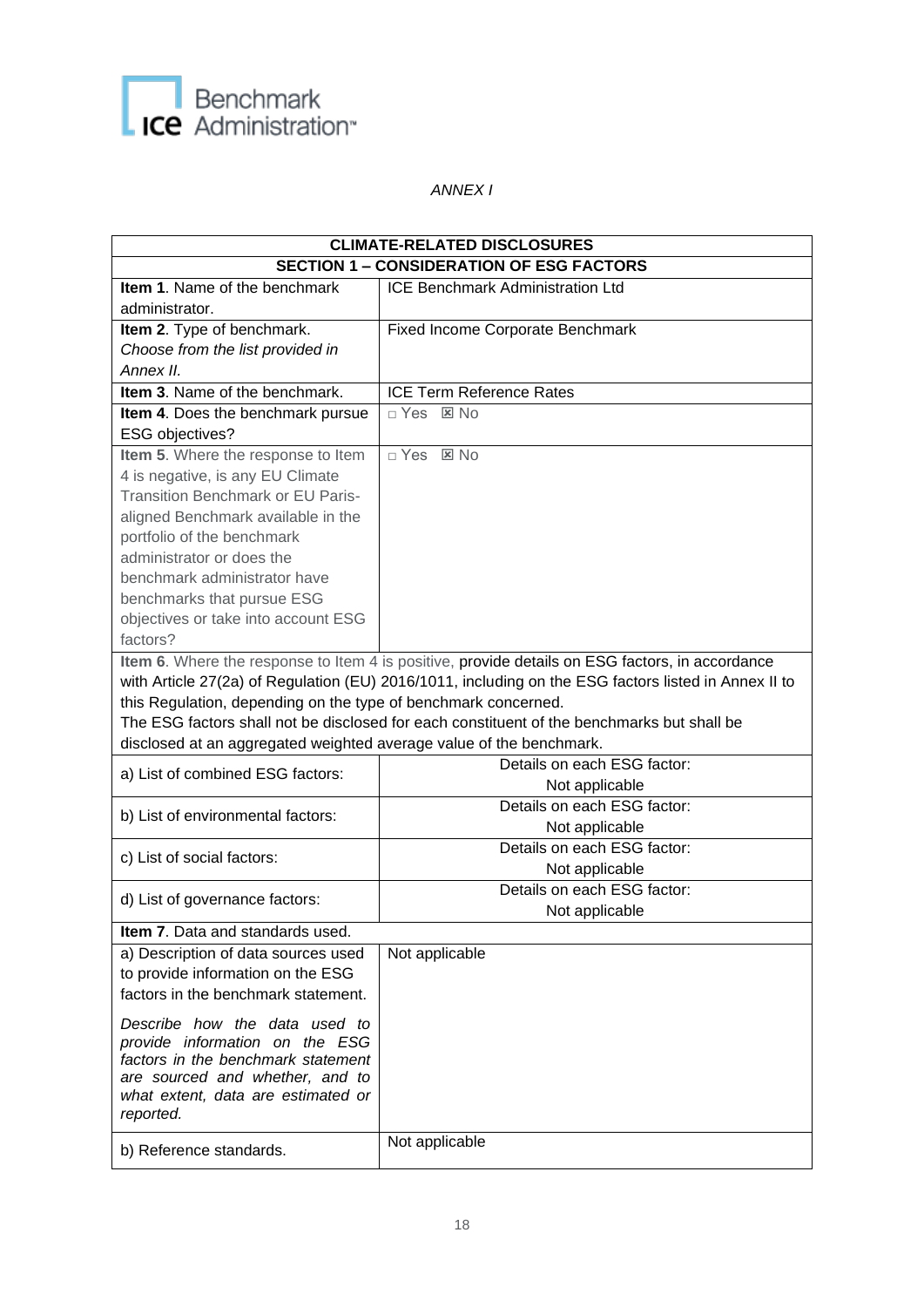

| List the supporting standards used<br>for the reporting under item 6. |                                                                                                 |                                                                                               |  |  |  |
|-----------------------------------------------------------------------|-------------------------------------------------------------------------------------------------|-----------------------------------------------------------------------------------------------|--|--|--|
|                                                                       | <b>SECTION 2 - ADDITIONAL DISCLOSURE REQUIREMENTS</b>                                           |                                                                                               |  |  |  |
|                                                                       | Item 8. Where a benchmark is labelled as 'EU Climate Transition Benchmark' or 'EU Paris-aligned |                                                                                               |  |  |  |
|                                                                       | Benchmark', benchmark administrators shall also disclose the following information:             |                                                                                               |  |  |  |
| a)                                                                    | forward-looking year-on-year                                                                    | Not applicable                                                                                |  |  |  |
|                                                                       | decarbonisation trajectory;                                                                     |                                                                                               |  |  |  |
| b)                                                                    | degree to which the IPCC                                                                        | Not applicable                                                                                |  |  |  |
|                                                                       | decarbonisation trajectory                                                                      |                                                                                               |  |  |  |
|                                                                       | (1,5°C with no or limited                                                                       |                                                                                               |  |  |  |
|                                                                       | overshoot) has been achieved                                                                    |                                                                                               |  |  |  |
|                                                                       | on average per year since                                                                       |                                                                                               |  |  |  |
|                                                                       | creation;                                                                                       |                                                                                               |  |  |  |
| c)                                                                    | overlap between those                                                                           | Not applicable                                                                                |  |  |  |
|                                                                       | benchmarks and their                                                                            |                                                                                               |  |  |  |
|                                                                       | investable universe, as defined                                                                 |                                                                                               |  |  |  |
|                                                                       | in Article 2, point (c), of                                                                     |                                                                                               |  |  |  |
|                                                                       | <b>Commission Delegated</b>                                                                     |                                                                                               |  |  |  |
|                                                                       | Regulation (EU) /, using                                                                        |                                                                                               |  |  |  |
|                                                                       | the active share at asset level.                                                                |                                                                                               |  |  |  |
|                                                                       |                                                                                                 | SECTION 3 - DISCLOSURE OF THE ALIGNMENT WITH THE OBJECTIVES OF THE PARIS                      |  |  |  |
|                                                                       |                                                                                                 | <b>AGREEMENT</b>                                                                              |  |  |  |
|                                                                       |                                                                                                 | Item 9. For significant equity benchmarks, significant bond benchmarks, EU Climate Transition |  |  |  |
|                                                                       |                                                                                                 | Benchmarks and EU Paris-aligned Benchmarks, benchmark administrators shall also disclose the  |  |  |  |
|                                                                       | following information:                                                                          |                                                                                               |  |  |  |
| a)                                                                    | the temperature scenario, in                                                                    | Not applicable                                                                                |  |  |  |
|                                                                       | accordance with international                                                                   |                                                                                               |  |  |  |
|                                                                       | standards, used for the                                                                         |                                                                                               |  |  |  |
|                                                                       | alignment with the target of                                                                    |                                                                                               |  |  |  |
|                                                                       | reducing GHG emissions or the                                                                   |                                                                                               |  |  |  |
|                                                                       | attainment of the objectives of                                                                 |                                                                                               |  |  |  |
|                                                                       | the Paris Agreement;                                                                            |                                                                                               |  |  |  |
| b)                                                                    | the name of the provider of the                                                                 | Not applicable                                                                                |  |  |  |
|                                                                       | temperature scenario used for                                                                   |                                                                                               |  |  |  |
|                                                                       | the alignment with the target of                                                                |                                                                                               |  |  |  |
|                                                                       | reducing GHG emissions or the                                                                   |                                                                                               |  |  |  |
|                                                                       | attainment of the objectives of                                                                 |                                                                                               |  |  |  |
|                                                                       | the Paris Agreement;                                                                            |                                                                                               |  |  |  |
| c)                                                                    | the methodology used for the                                                                    | Not applicable                                                                                |  |  |  |
|                                                                       | measurement of the alignment                                                                    |                                                                                               |  |  |  |
|                                                                       | with the temperature scenario;                                                                  |                                                                                               |  |  |  |
| d)                                                                    | the hyperlink to the website of                                                                 | Not applicable                                                                                |  |  |  |
| the temperature scenario used.                                        |                                                                                                 |                                                                                               |  |  |  |
| Information updated on:                                               |                                                                                                 | 15 March 2022                                                                                 |  |  |  |